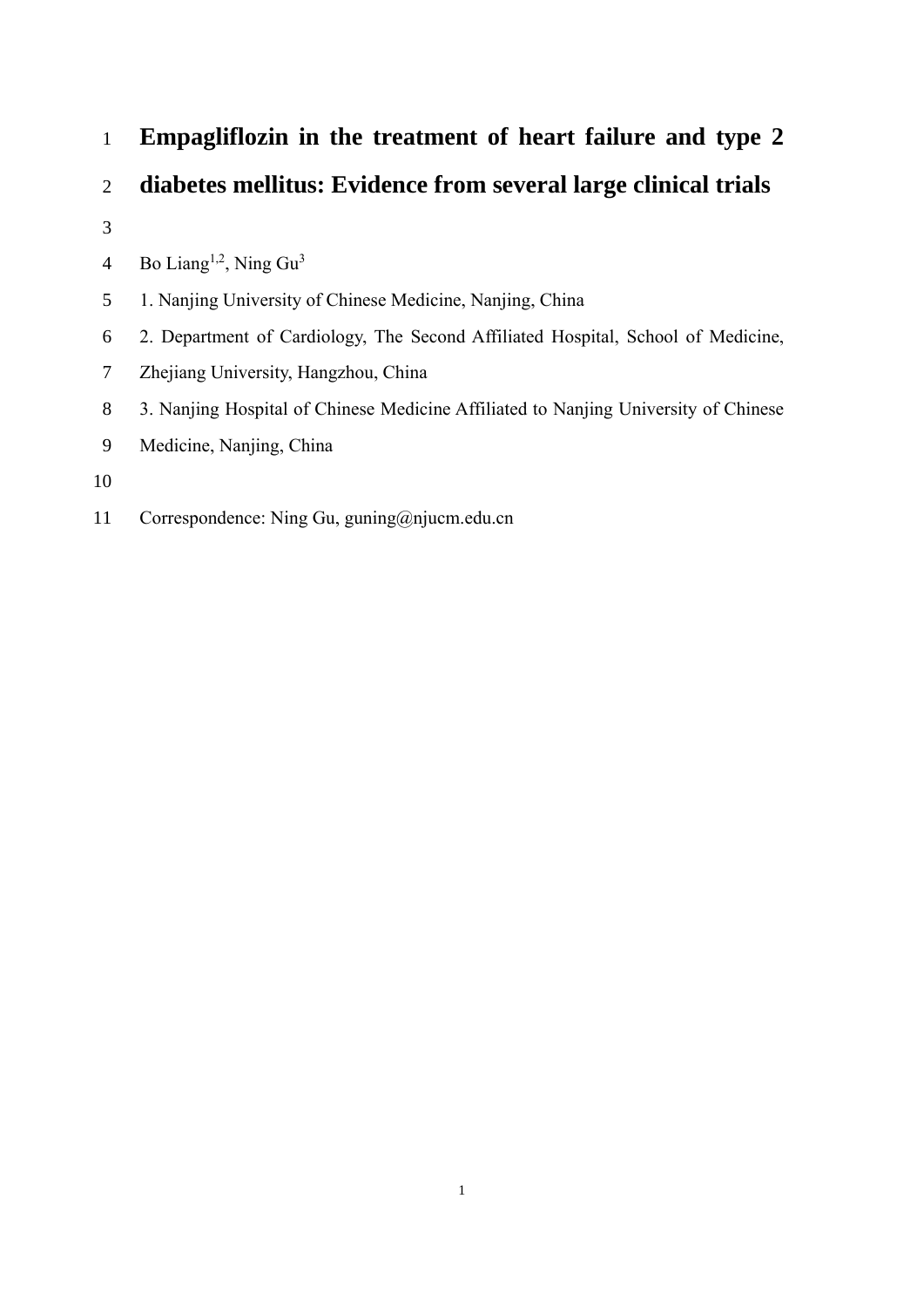# **Abstract**

 Heart failure coexists with type 2 diabetes mellitus, which seriously affects the clinical treatment and prognosis. At present, the treatment for patients with established heart failure and type 2 diabetes mellitus is usually combined with two treatment strategies for heart failure and type 2 diabetes mellitus. Recently, increasing studies showed that empagliflozin, a sodium-glucose co-transporter-2 inhibitor, has a positive effect on the treatment of patients with established heart failure and type 2 diabetes mellitus. Here, we summarize the latest and current understanding of the management for patients with established heart failure and type 2 diabetes mellitus and further present contemporary treatment options, sodium-glucose co-transporter-2 inhibitor, for these particular populations.

**Keywords**: empagliflozin; SGLT2i; heart failure; type 2 diabetes mellitus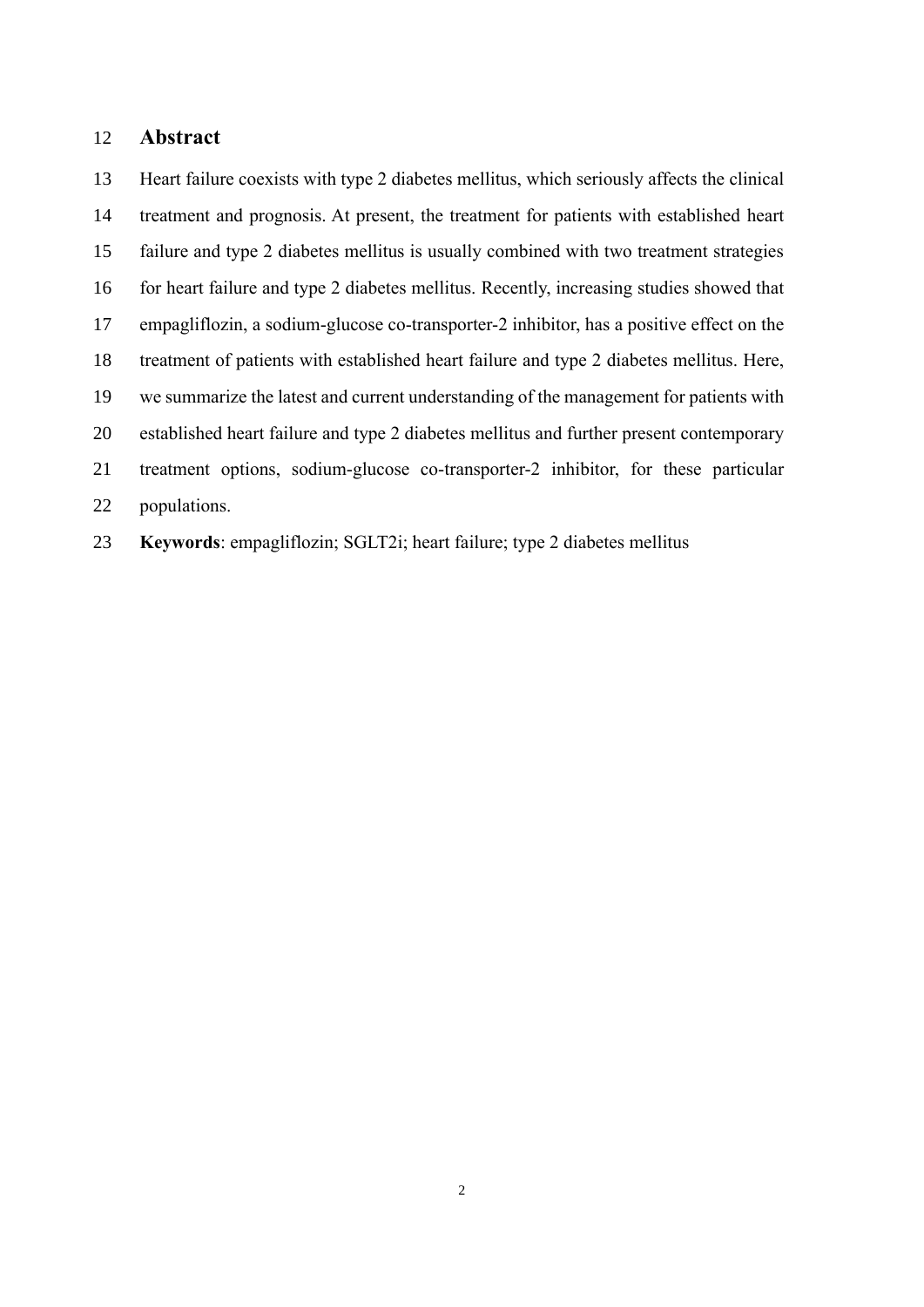#### **Background**

 Heart failure (HF) and type 2 diabetes mellitus (T2DM) are common medical diseases[1, 2], especially among the elderly. Two diseases are usually diagnosed in the same patient at the same time, which undoubtedly increases the difficulty of clinical management and worsens the prognosis of patients[3, 4]. The clinical condition of patients with T2DM complicated with HF, both HF with reduced ejection fraction (HFrEF) and HF with preserved ejection fraction (HFpEF), is worse than that of patients with HF without T2DM, and all-cause mortality and cardiovascular mortality are higher[5-7]. In another word, T2DM exacerbates the prognosis of HF. Moreover, studies show that HF is an independent predictor of clinical prognosis, whether fatal or nonfatal, in diabetic patients[8-11]. The interaction between HF and T2DM makes the prognosis of patients more unsatisfactory.

 When a patient is diagnosed with HF and T2DM at the same time, our current understanding is that, in general, all HF treatments are similarly effective irrespective of T2DM. In recent years, many hypoglycemic drugs, such as sodium-glucose co- transporter-2 inhibitors (SGLT-2is), have emerged in the treatment of HF. Although the potential benefits and risks of SGLT-2is are unclear[12], SGLT-2is significantly reduce cardiovascular events, including hospitalization for HF (HHF) and all-cause hospitalization or death[13-17]. Scandinavian register-based cohort study indicated that SGLT-2i lowers HF risk compared with dipeptidyl peptidase-4 inhibitor[18], another glucose-lowering drug. This benefit from SGLT-2i may contribute to the upregulation of the renin-angiotensin-aldosterone system[19]. Empagliflozin, an SGLT2i, significantly reduces HHF in patients with established cardiovascular disease or at risk of cardiovascular disease and improves cardiac function in HFrEF independent of loading conditions[20]. The latest guideline recommended that empagliflozin should be considered in patients with T2DM and either established cardiovascular disease or at high cardiovascular risk to delay or prevent the onset of HF or prolong life[21]. A meta- analysis also indicated that compared with placebo, empagliflozin reduced all-cause and cardiovascular mortality independent of baseline risk[22]. Of note, few trials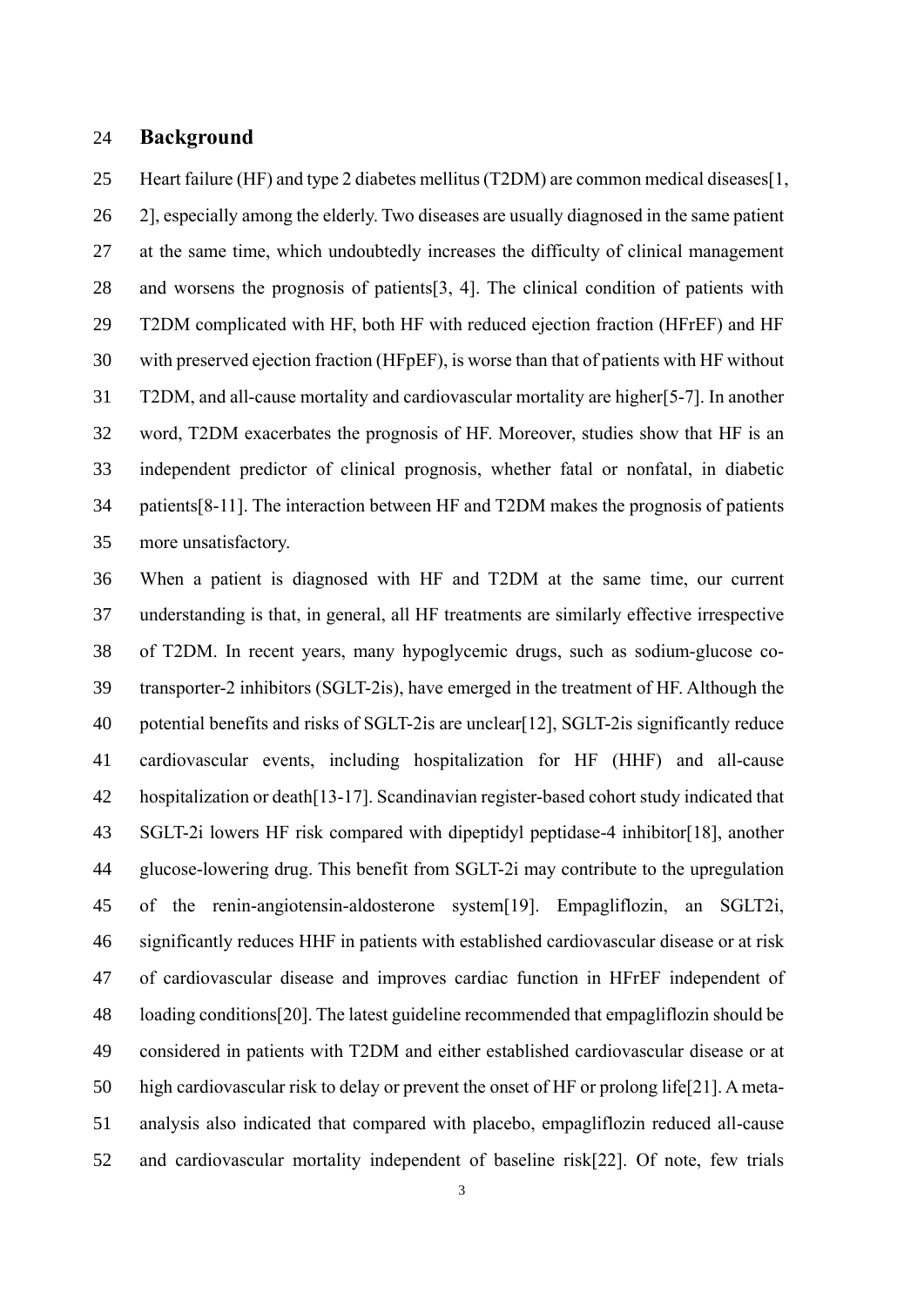supported the recommendation where the presence of HF at baseline well-characterized or phenotyped, indicating that evidence supporting empagliflozin for patients with HF and T2DM is still insufficient. Here, we critically review and distill contemporary evidence of empagliflozin for treating established HF and T2DM, with a view to provide a more systematic, comprehensive and rational understanding of this treatment option.

# **EMPA-REG OUTCOME**

 The EMPA-REG OUTCOME trial was conducted to assess the effect of empagliflozin on cardiovascular events in adults with T2DM at high cardiovascular risk[23]. The investigators also set different doses of empagliflozin and placebo. The primary outcome was cardiovascular mortality, nonfatal myocardial infarction, or nonfatal stroke, and the key secondary composite outcome was the primary outcome plus hospitalization for unstable angina. After a median observation time of 3.1 years, patients in the empagliflozin group had 13.56% and 10.44% reduction in the primary outcome and the key secondary composite outcome, respectively, compared with those in the placebo group. Moreover, empagliflozin significantly lowers HHF, cardiovascular mortality, and all-cause mortality than placebo, whereas reduces nonfatal myocardial infarction and nonfatal stroke with no significance to placebo. Furthermore, the effects of different empagliflozin doses were insignificant. In short, the EMPA-REG OUTCOME trial demonstrated that empagliflozin reduces HHF risk by 35% on top of the standard of care in patients with T2DM and established cardiovascular disease[24]. The post hoc evaluation showed that the changes in haematocrit and haemoglobin were the most important mediators of the reduction in HHF and death from HF[25].

#### **EMPRISE**

 The EMPRISE study program used real-world data from three databases in the USA to evaluate the effectiveness, safety, and impact on healthcare utilization of empagliflozin[26]. The interim analysis of EMPRISE evaluated the impact of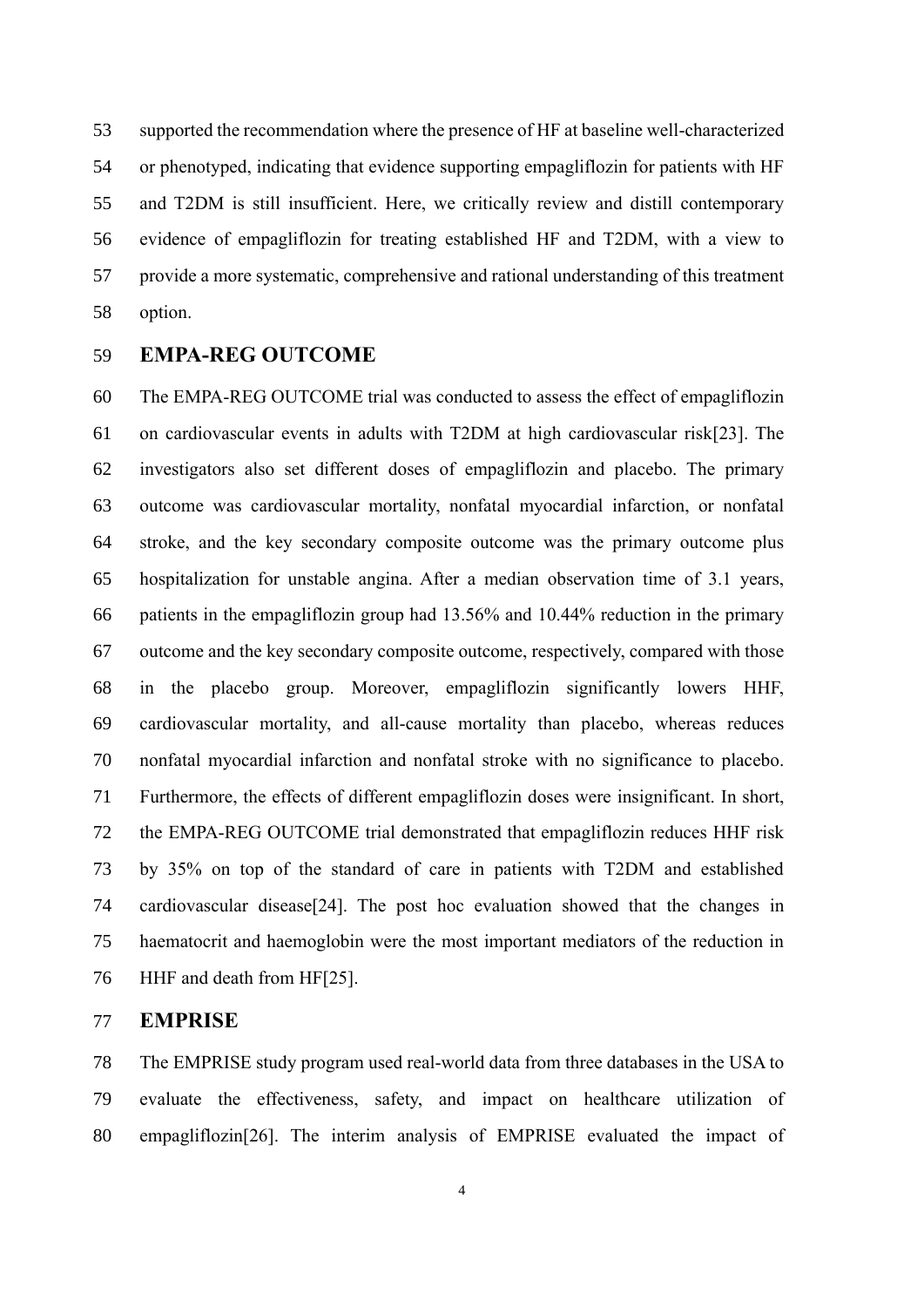empagliflozin on HHF and compared it with sitagliptin, a dipeptidyl peptidase-4 inhibitor, which has proven to have a neutral impact on HHF[27]. After propensity- score matching, there were 16443 patients left in both groups from EMPRISE. Only approximately 5% had records of existing HF. Over a mean follow-up of 5.3 months, the initiation of empagliflozin decreased HHF-specific risk, defined as discharge diagnosis of HF in the primary position, by 50%, and HHF-broad risk, defined as discharge diagnosis of HF in any position, by 49%, compared with the initiation of sitagliptin. Results of HHF-broad risk were consistent in patients with and without HF history[26]. It should be noted that in the outcome analysis, due to a small change in the definition of HF history, the number of patients with HF history in empagliflozin and sitagliptin increased by 132% and 119%, respectively, which indicates that some patients who did not suffer from HF at baseline developed HF during the follow-up.

# **EMPA-TROPISM**

 The EMPA-TROPISM trial, a randomized, double-blind, parallel-group, placebo- controlled, trial, compared the efficacy of and safety of empagliflozin in non-diabetic HFrEF (below 50%) patients[28]. Empagliflozin significantly improved left ventricular end-diastolic and end-systolic volumes decreased left ventricular mass, increased left 98 ventricular ejection fraction, enhanced functional capacity as per peak O<sub>2</sub> consumption oxygen uptake efficiency slope, and 6-min walk test, and improved quality of life as per the Kansas City Cardiomyopathy Questionnaire-12 when compared with placebo[29]. EMPA-TROPISM also demonstrated that empagliflozin regresses left ventricular interstitial fibrosis, improves aortic stiffness, regresses epicardial adipose tissue, and exerts an anti-inflammatory effect[30], which provides a new clue for the mechanism of empagliflozin. Of the utmost importance, the favorable reversal of left ventricular remodeling by empagliflozin has also been verified in SUGAR-DM-HF in 106 patients with HFrEF ( $\leq 40\%$ ) and T2DM or prediabetes [31] and Empire HF in both diabetic and non-diabetic HFrEF (below 40%) patients[32].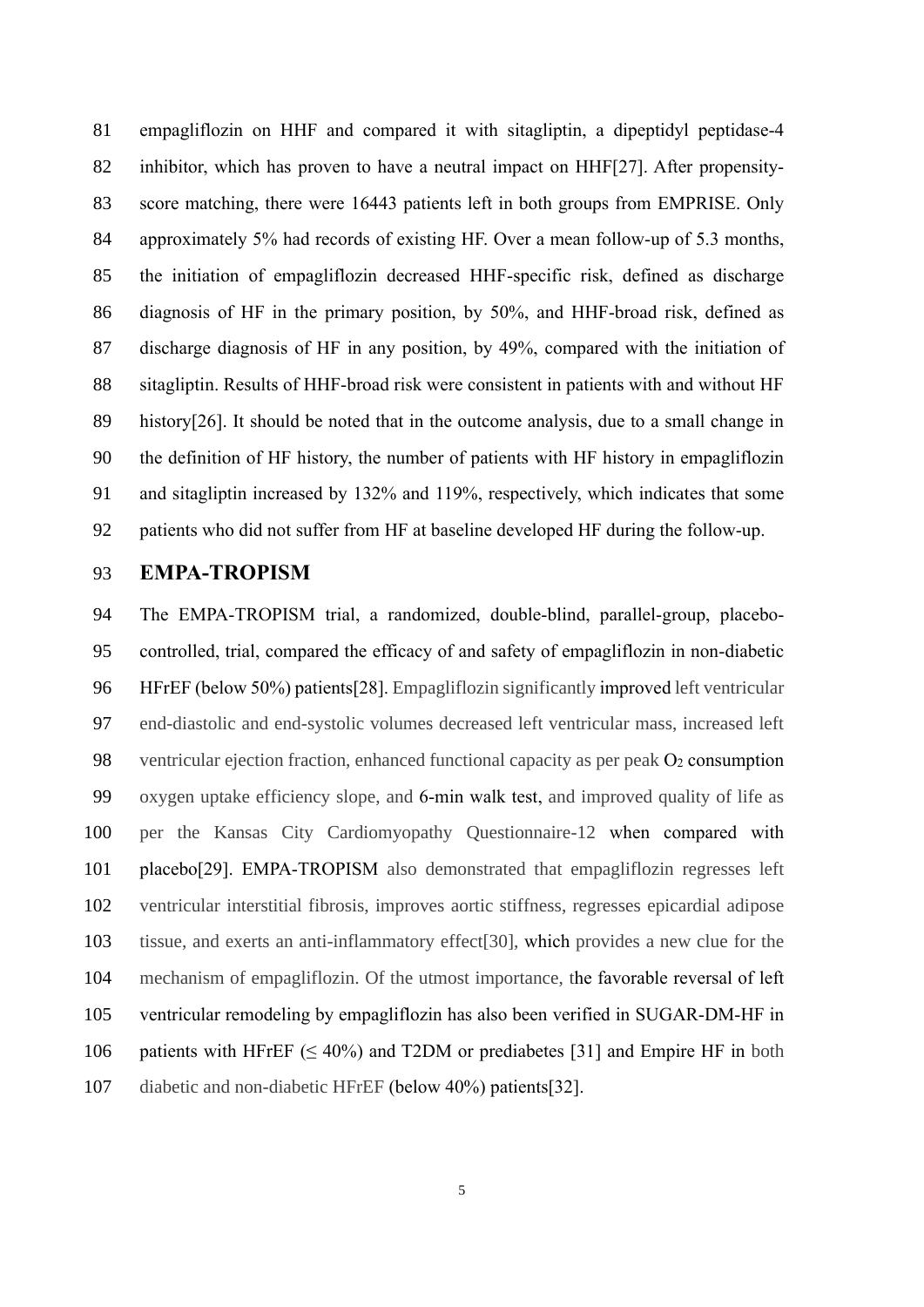#### **EMPEROR-Reduced**

 The EMPEROR-Reduced trial can well determine whether empagliflozin can significantly increase the clinical benefit of HFrEF patients[33]. EMPEROR-Reduced included 3730 HFrEF patients with or without T2DM, 1863 in the empagliflozin group and 1867 in the placebo group, and empagliflozin significantly lowered HHF by 28% and cardiovascular mortality by 7% than placebo, regardless of combining T2DM or not[34].

# **EMPEROR-Preserved**

 The EMPEROR-Preserved trial enrolled 5988 patients with HFpEF, with and without T2DM. The primary outcome was HHF or cardiovascular mortality. The results indicated that empagliflozin reduced HHF by 27.12% and cardiovascular mortality by 10.98%[35]. What's more, EMPEROR-Preserved will drive the evolution of HFpEF through a series of biomarkers that reflect important pathophysiological mechanisms of HFpEF, and thus highlight more therapeutic options in HFpEF.

#### **Discussion**

 EMPA-REG OUTCOME, EMPRISE, and EMPEROR-Reduced all showed that empagliflozin reduces the risk of HHF among specific individuals (Table 1). Nevertheless, these patients included in the trials did not have an established HF combined with T2DM or the degree of HF combined with T2DM was low at baseline, indicating the evidence of the clinical benefits of empagliflozin on HF patients combined with T2DM are still not sufficient, therefore, long-term clinical exploration including both HF with T2DM patients is needed.

At present, the evidence for empagliflozin in the treatment of HFpEF is still sparse[36].

The prevalence of HFpEF increases with age[37]. The increased risk of HHF might be

explained by the occurrence of multiple comorbidities in older adults with HFpEF[38].

However, EMPEROR-Preserved did not include the total comorbidity burden as a

covariate in their analysis[39]. A prospective study was designed to assess the cognitive

and physical function in consecutive frail older adults with diabetes and HFpEF,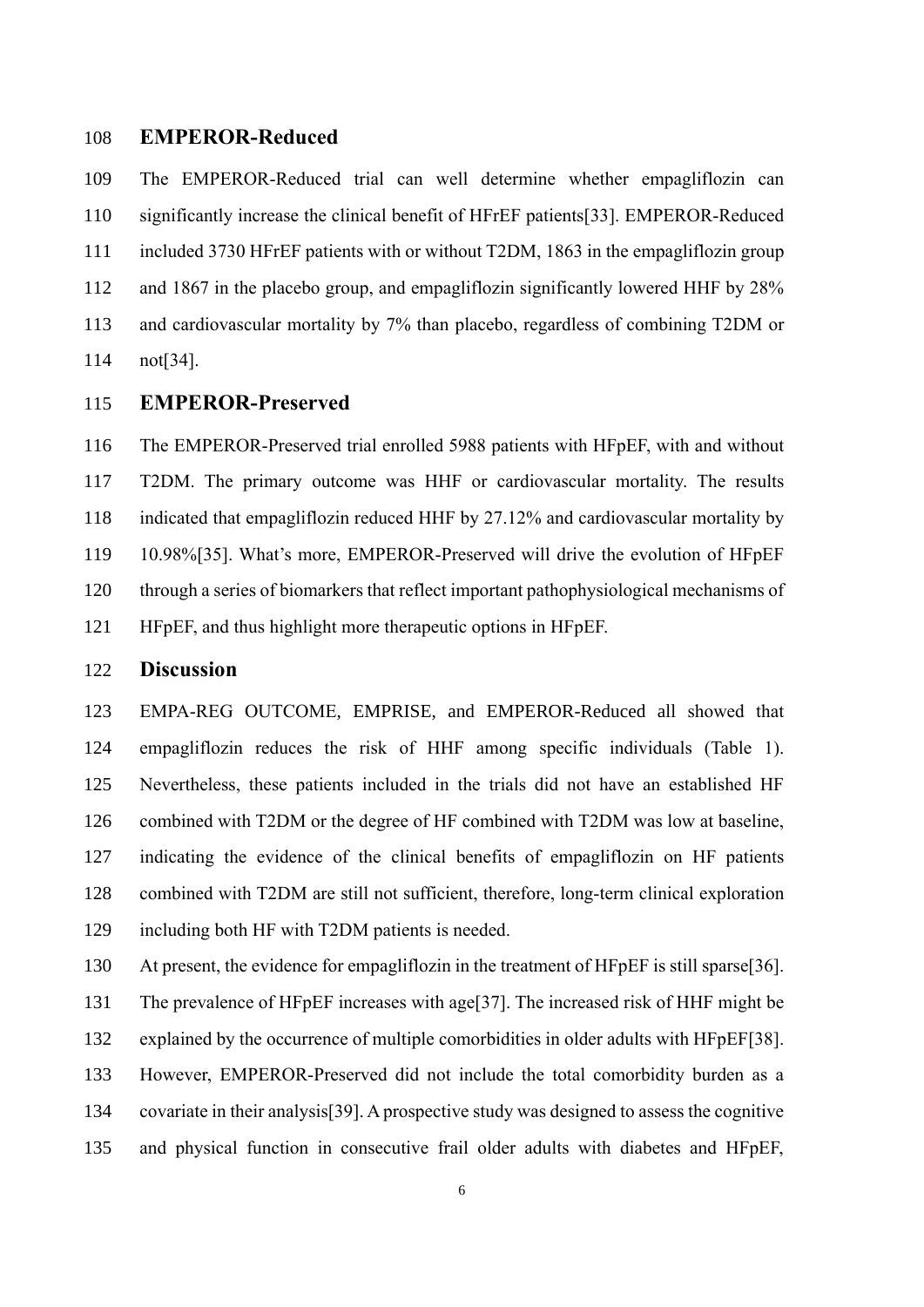indicating empagliflozin improved Montreal cognitive assessment scores and physical impairment assessed by the 5-m gait speed test[40]. EMPEROR-Preserved also confirmed that health status, as measured by the Kansas City Cardiomyopathy Questionnaire, improved at all time points when assessed (3, 8, and 12 months) for all 140 domains (total symptom score, clinical summary score, and overall summary score[41]. Despite this, the benefits of empagliflozin were observed early and consistently. The nominal statistical significance was achieved for separation between the empagliflozin and the placebo arms by day 18 for time to cardiovascular death or HHF, and this 144 significance was sustained from there to the trial period [42]. A similar pattern of early and sustained benefit was seen for health-related quality of life scores, the Kansas City Cardiomyopathy Questionnaire (total symptom score, clinical summary score, and overall summary score), and New York Heart Association functional class as well[43]. Similarly, in EMPA-REG OUTCOME, the benefit of empagliflozin in reducing the risk of HHF and cardiovascular death emerged within weeks after treatment initiation[44]. The simplest explanation for such fast and short-term effects of empagliflozin in HFpEF is its diuretic effect[45]. However, the diuretic effect of empagliflozin is different from loop diuretics in that empagliflozin caused a significant increase in 24- hour urine volume without an increase in urinary sodium and electrolyte-free water clearance[46] and a significant decrease in estimated plasma volume calculated by the Straus formula and estimated the extracellular volume determined by the body surface area[47]. A pooled analysis of both the EMPEROR-Reduced and EMPEROR- Preserved trials indicated that the magnitude of the effect of empagliflozin on heart failure outcomes and health status was similar in patients with ejection fractions < 25% 159 to < 65%, but it was attenuated in patients with an ejection fraction  $\geq 65\%$ [48], which may herald the recognition of a new phenotype characterized by supra-normal left ventricular ejection fraction[49].

 In addition to reducing HHF to a certain extent, empagliflozin also has a certain impact on a series of biomarkers that may consider vital roles in the gradual development of HF[50]. Serum adipocyte fatty acid-binding protein levels were significantly higher in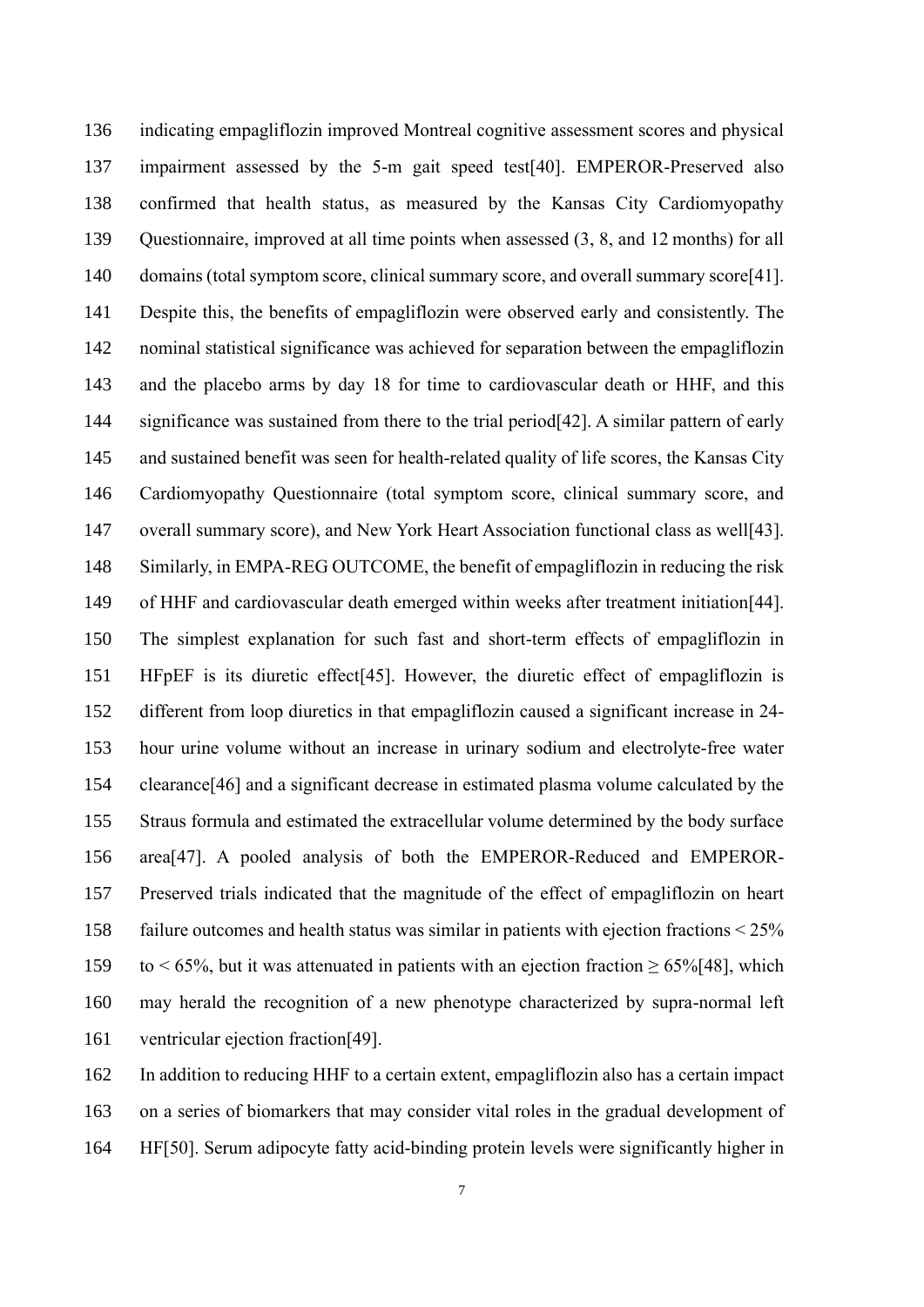participants with T2DM without a known history of cardiovascular diseases or HHF who developed HHF than those who did not, and empagliflozin reduced the serum adipocyte fatty acid-binding protein levels[51]. The exploratory analysis of EMPA- REG OUTCOME laid the foundation for long-term and short-term benefits of empagliflozin on urinary albumin excretion, regardless of the albuminuria status at baseline[52]. EMBLEM was completed in Japan to explore the effect of empagliflozin on endothelial function in patients with T2DM and established cardiovascular disease[53]. After 24 weeks of intervention, empagliflozin significantly improved glycemic control and reduced body mass index. As for reactive hyperemia peripheral arterial tonometry index, which was used to assess the effects of treatment on endothelial function, there was no significant difference in the changes between empagliflozin and placebo[54]. This Empire HF Biomarker substudy from Empire HF showed that empagliflozin increased plasma growth differentiation factor-15, where the increase was inversely associated with a decrease in left ventricular end-systolic and end-diastolic volume, with no concomitant increase in plasma high-sensitive C-reactive protein nor high-sensitive troponin T compared to placebo[55]. Moreover, Empire HF investigated that empagliflozin did not change N-terminal pro-B-type natriuretic peptide in low-risk patients with HFrEF with mild symptoms after 12 weeks[56]. Paradoxically, we notice that empagliflozin could significantly reduce N-terminal pro- B-type natriuretic peptide in EMPEROR-Reduced[34]. Considering the longer follow- up time of EMPEROR-Reduced (16 months), this may be one of the reasons for the inconsistent results. Another ongoing EMMYtrial may provide us with more information[57].

 Numerous pathophysiological pathways contribute to the cardiovascular effects of empagliflozin[58] (Figure 1). The SIMPLE trial investigated the effects of empagliflozin on myocardial flow reserve reflecting microvascular perfusion among patients with T2DM at high cardiovascular disease risk and found that empagliflozin did not improve myocardial flow reserve[59]. Empagliflozin demonstrates direct 193 cardiac effects by lowering myocardial cytoplasmic  $Na<sup>+</sup>$  and  $Ca<sup>2+</sup>$  and enhancing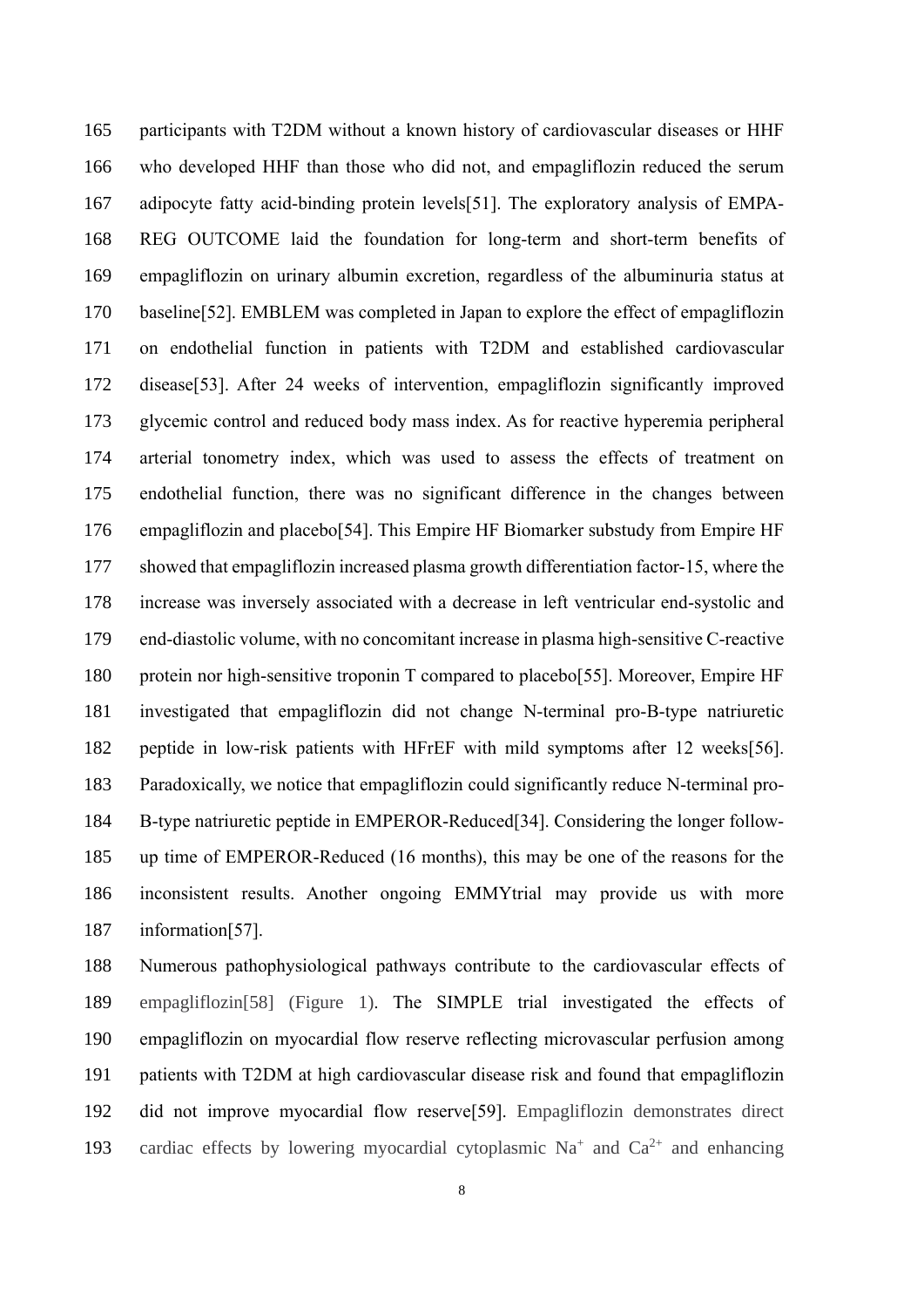194 mitochondrial Ca<sup>2+</sup>, through impairment of myocardial Na<sup>+</sup>/H<sup>+</sup> exchanger flux[60]. Cardiac metabolism is a complex network composed of many pathways, which is responsible for providing sufficient ATP to continuously contracting organs[61]. Empagliflozin induces a cardiac metabolic shift away from the glucose-inefficient myocardial utilization toward the consumption of fatty acids and ketone bodies[62], which improves energetics. This enhanced ATP production explains the improvement in left ventricular systolic and diastolic function[63, 64]. In a longitudinal cohort study, empagliflozin significantly improved the phosphocreatine-to-ATP ratio accompanied by a 7% absolute increase in the mean left ventricular ejection fraction, 3% absolute 203 increase in the mean global longitudinal strain,  $8 \text{ mL/m}^2$  absolute reduction in the mean myocardial cell volume, and 61% relative reduction in the mean plasma N-terminal prohormone B-type natriuretic peptide[65]. Empagliflozin mitigates sympathetic overdrive because it reduces plasma metanephrine level (the catabolite of epinephrine)[63] and also stabilizes heart rate variability and improves heart rate turbulence (a surrogate marker of sudden cardiac death)[66]. Empagliflozin induces a diuretic and natriuretic effect that is more intense in the acute phase[67], which might explain the improved pulmonary congestion and the lower filling pressures[68]. However, this diuretic effect only partially explains the benefits of empagliflozin because it is attenuated in the chronic phase[46], and the efficacy of empagliflozin is present both in patients with and without diuretics[69]. Furthermore, empagliflozin induces an anti-inflammatory effect with inhibition of the inflammasome[70] and polarization of the macrophages away from the pro-inflammatory M1 phenotype towards the anti-inflammatory M2 phenotype[71], and anti-fibrosis effect via inhibiting the TGF-β1/Smad3 pathway[72]. Empagliflozin also improves the function of vascular endothelial cells, suppresses oxidative stress, inhibits inflammation, and regulates autophagy[73]. In a multicenter study, SGLT-2is significantly reduced the inflammatory burden and ameliorated clinical outcomes in T2DM patients at 5 years of follow-up post-coronary artery bypass grafting via minimally invasive extracorporeal circulation[74]. In addition, empagliflozin had reno-protective effects, even in patients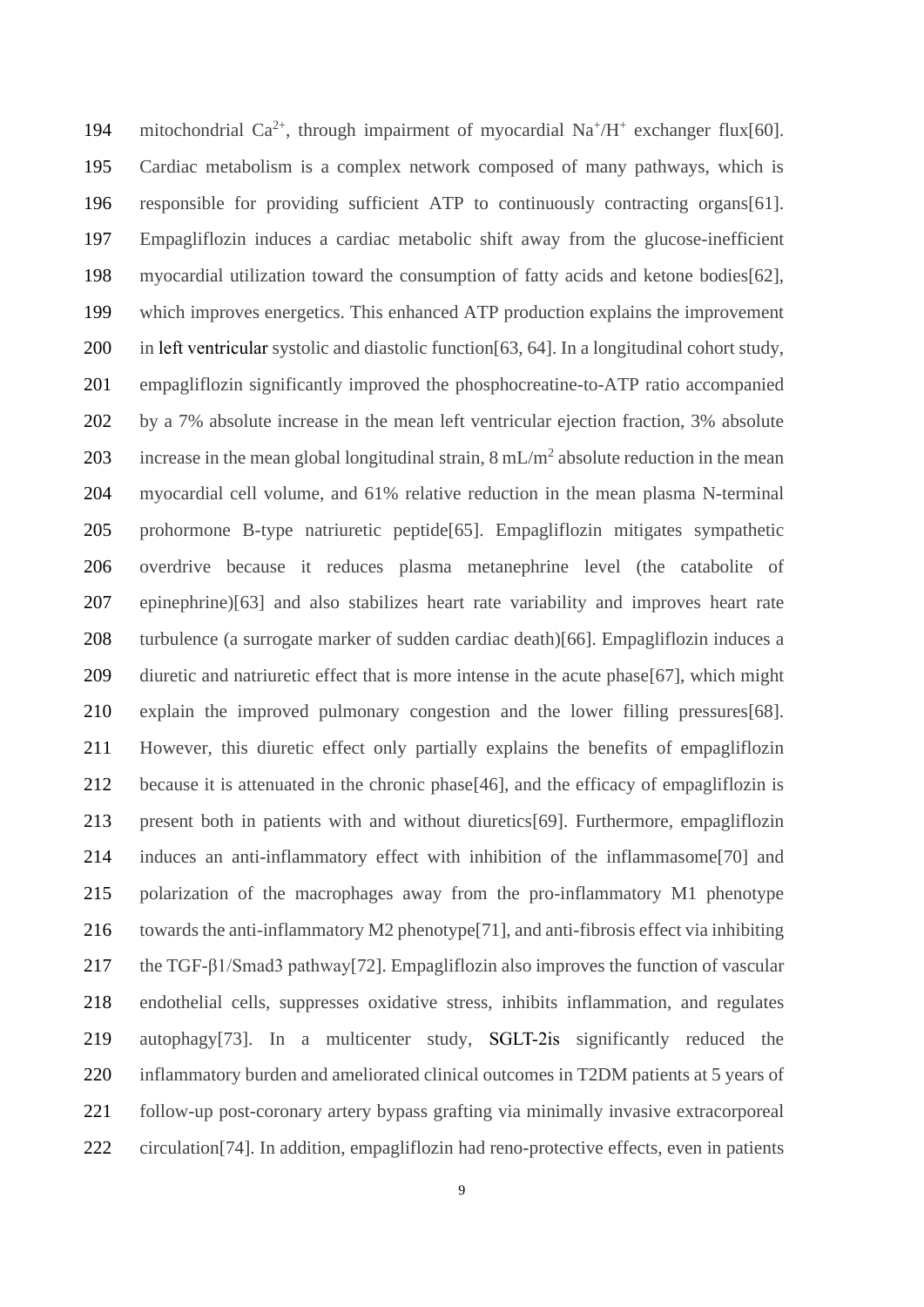223 with acute myocardial infarction [75].

 Moreover, the nephroprotective effect of empagliflozin is also important in patients with HF and T2DM. In patients with T2DM at high cardiovascular risk, EMPA-REG OUTCOME indicated that empagliflozin was associated with slower progression of kidney disease and lower rates of clinically relevant renal events than placebo when added to standard care[76]. Additionally, patients in the empagliflozin group had a better estimated glomerular filtration rate mean slope change per year than those in the placebo group[35], the reduction in intraglomerular pressure of empagliflozin may contribute to the long-term preservation of kidney function[77]. EMPA-KIDNEY, another large, prospective, placebo-controlled trial, will provide more information about whether empagliflozin can reduce the risk of cardiorenal prognosis in patients with chronic kidney disease[78]. As we mentioned before, in patients with HF combined with T2DM, there are other complications, such as hypertension, atrial fibrillation, coronary artery disease, and chronic kidney disease, and the use of drugs is more cumbersome. At present, our understanding of the interaction between different drugs is still very shallow, which is an unavoidable issue in the clinical management of this special group. In future clinical trials, we may need to focus on this issue.

#### **Conclusion**

 We critically review several large clinical trials about empagliflozin, however, empagliflozin was not originally developed for HF and T2DM, the inclusion population is not particularly targeted in these trials, any recommendation for the treatment of established HF and T2DM will be necessarily cautious. Additionally, well-designed clinical trials with long follow-ups may provide us with more valuable information.

- **Declarations**
- **Ethics approval and consent to participate**
- Not applicable.
- **Consent for publication**
- Not applicable.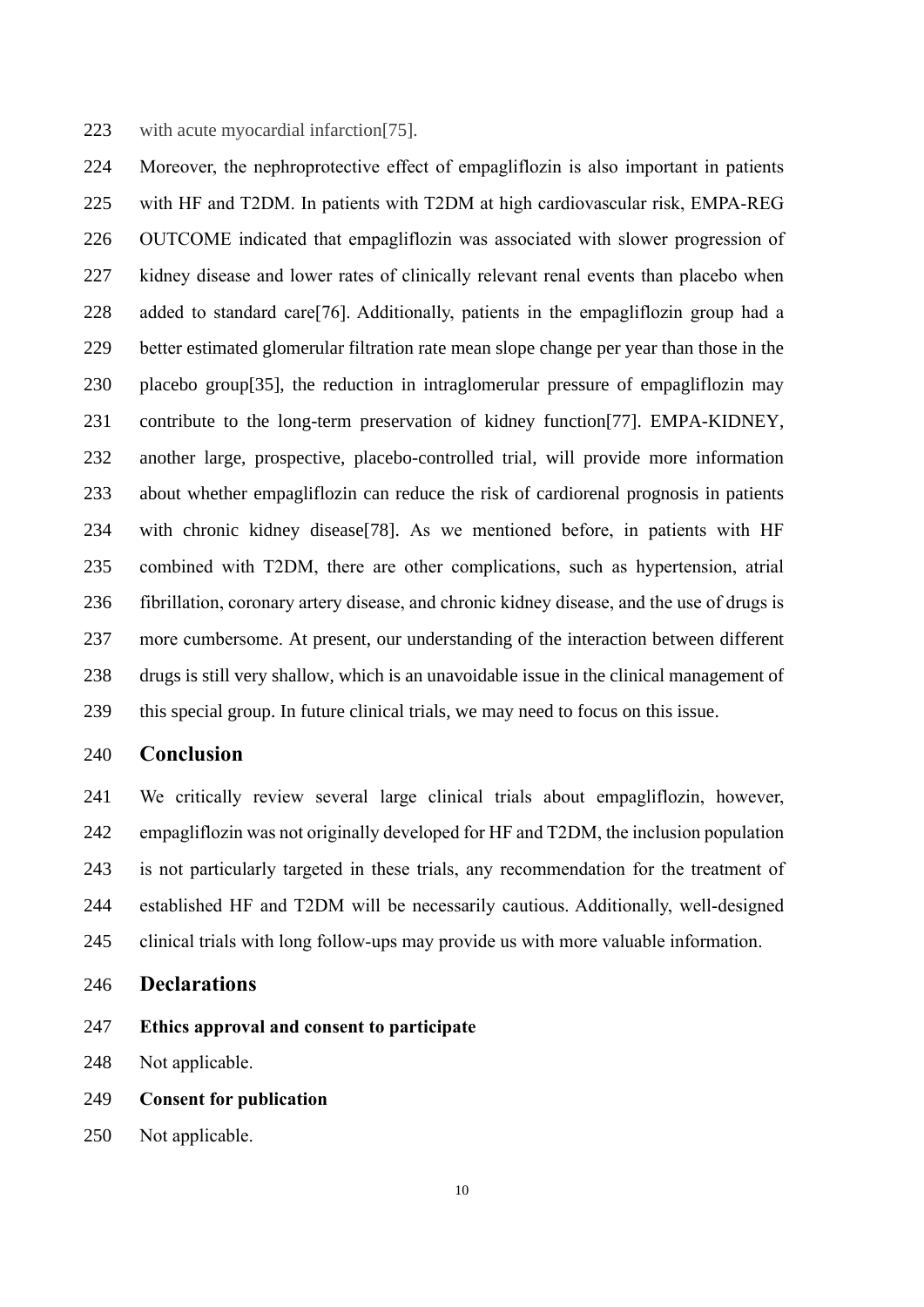- **Availability of data and materials**
- Not applicable.
- **Competing interests**
- The authors declare that they have no competing interests.
- **Funding**
- This study was partly funded by National Natural Science Foundation of China
- [81774229], Jiangsu Leading Talent Project of Traditional Chinese Medicine [Jiangsu
- TCM 2018 No.4], and Jiangsu Universities Nursing Advantage Discipline Project
- [2019YSHL095].

#### **Authors' contributions**

- 261 BL and NG conceived, designed, or planned the idea. All authors collected and read the
- literature. BL drafted the manuscript. NG revised the manuscript. All authors read and
- approved the final manuscript.

# **Acknowledgments**

We thank all scientists and participants involved in empagliflozin and HF.

### **References**

- 1. Lehrke M, Marx N: **Diabetes Mellitus and Heart Failure**. *The American Journal of Medicine* 2017, **130**(6, Supplement):S40-S50.
- 2. Jankauskas SS, Kansakar U, Varzideh F, Wilson S, Mone P, Lombardi A, Gambardella J, Santulli G: **Heart failure in diabetes**. *Metabolism* 2021, **125**:154910.
- 3. Seferović PM, Petrie MC, Filippatos GS, Anker SD, Rosano G, Bauersachs J, Paulus WJ, Komajda M, Cosentino F, de Boer RA *et al*: **Type 2 diabetes mellitus and heart failure: a position statement from the Heart Failure Association of the European Society of Cardiology**. *Eur J Heart Fail* 2018, **20**(5):853-872.
- 4. Liang B, Zhao Y-X, Zhang X-X, Liao H-L, Gu N: **Reappraisal on pharmacological and mechanical treatments of heart failure**. *Cardiovasc Diabetol* 2020, **19**(1):55.
- 5. MacDonald MR, Petrie MC, Varyani F, Ostergren J, Michelson EL, Young JB, Solomon SD, Granger CB, Swedberg K, Yusuf S *et al*: **Impact of diabetes on outcomes in patients with low and preserved ejection fraction heart failure: an analysis of the Candesartan in Heart failure: Assessment of Reduction in Mortality and morbidity (CHARM) programme**. *Eur Heart J* 2008, **29**(11):1377-1385.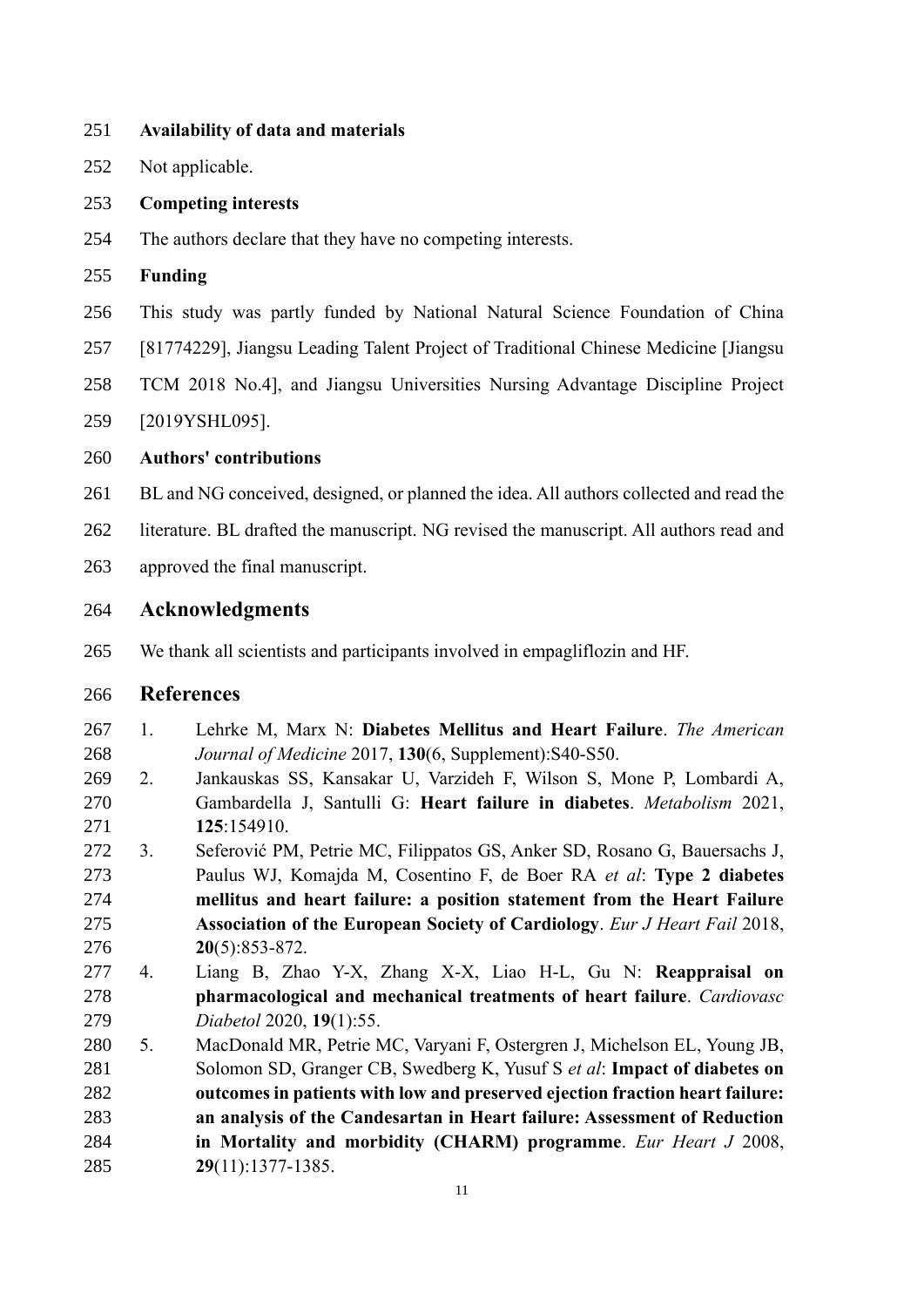6. Seferović PM, Coats AJS, Ponikowski P, Filippatos G, Huelsmann M, Jhund PS, Polovina MM, Komajda M, Seferović J, Sari I *et al*: **European Society of Cardiology/Heart Failure Association position paper on the role and safety of new glucose-lowering drugs in patients with heart failure**. *Eur J Heart Fail* 2020, **22**(2):196-213.

- 7. McHugh K, DeVore AD, Wu J, Matsouaka RA, Fonarow GC, Heidenreich PA, Yancy CW, Green JB, Altman N, Hernandez AF: **Heart Failure With Preserved Ejection Fraction and Diabetes: JACC State-of-the-Art Review**. *J Am Coll Cardiol* 2019, **73**(5):602-611.
- 8. MacDonald MR, Petrie MC, Hawkins NM, Petrie JR, Fisher M, McKelvie R, Aguilar D, Krum H, McMurray JJV: **Diabetes, left ventricular systolic dysfunction, and chronic heart failure**. *Eur Heart J* 2008, **29**(10):1224-1240.
- 9. Seong J-M, Kim JJ, Kim HJ, Sohn HS: **Comparison of heart failure risk and medical costs between patients with type 2 diabetes mellitus treated with dapagliflozin and dipeptidyl peptidase-4 inhibitors: a nationwide population-based cohort study**. *Cardiovasc Diabetol* 2020, **19**(1):95.
- 10. Vaur L, Gueret P, Lievre M, Chabaud S, Passa P: **Development of congestive heart failure in type 2 diabetic patients with microalbuminuria or proteinuria: observations from the DIABHYCAR (type 2 DIABetes, Hypertension, CArdiovascular Events and Ramipril) study**. *Diabetes Care*  2003, **26**(3):855-860.
- 11. Tanaka H, Tatsumi K, Matsuzoe H, Matsumoto K, Hirata K-I: **Impact of diabetes mellitus on left ventricular longitudinal function of patients with non-ischemic dilated cardiomyopathy**. *Cardiovasc Diabetol* 2020, **19**(1):84.
- 12. Udell JA, Yuan Z, Rush T, Sicignano NM, Galitz M, Rosenthal N: **Cardiovascular Outcomes and Risks After Initiation of a Sodium Glucose Cotransporter 2 Inhibitor: Results From the EASEL Population-Based Cohort Study (Evidence for Cardiovascular Outcomes With Sodium Glucose Cotransporter 2 Inhibitors in the Real World)**. *Circulation* 2018, **137**(14):1450-1459.
- 13. Kosiborod M, Lam CSP, Kohsaka S, Kim DJ, Karasik A, Shaw J, Tangri N, Goh S-Y, Thuresson M, Chen H *et al*: **Cardiovascular Events Associated With SGLT-2 Inhibitors Versus Other Glucose-Lowering Drugs: The CVD-REAL 2 Study**. *J Am Coll Cardiol* 2018, **71**(23):2628-2639.
- 14. Kosiborod M, Cavender MA, Fu AZ, Wilding JP, Khunti K, Holl RW, Norhammar A, Birkeland KI, Jørgensen ME, Thuresson M *et al*: **Lower Risk of Heart Failure and Death in Patients Initiated on Sodium-Glucose Cotransporter-2 Inhibitors Versus Other Glucose-Lowering Drugs: The CVD-REAL Study (Comparative Effectiveness of Cardiovascular Outcomes in New Users of Sodium-Glucose Cotransporter-2 Inhibitors)**. *Circulation* 2017, **136**(3):249-259.
- 15. Giugliano D, Longo M, Scappaticcio L, Bellastella G, Maiorino MI, Esposito K: **SGLT-2 inhibitors and cardiorenal outcomes in patients with or without type 2 diabetes: a meta-analysis of 11 CVOTs**. *Cardiovasc Diabetol* 2021,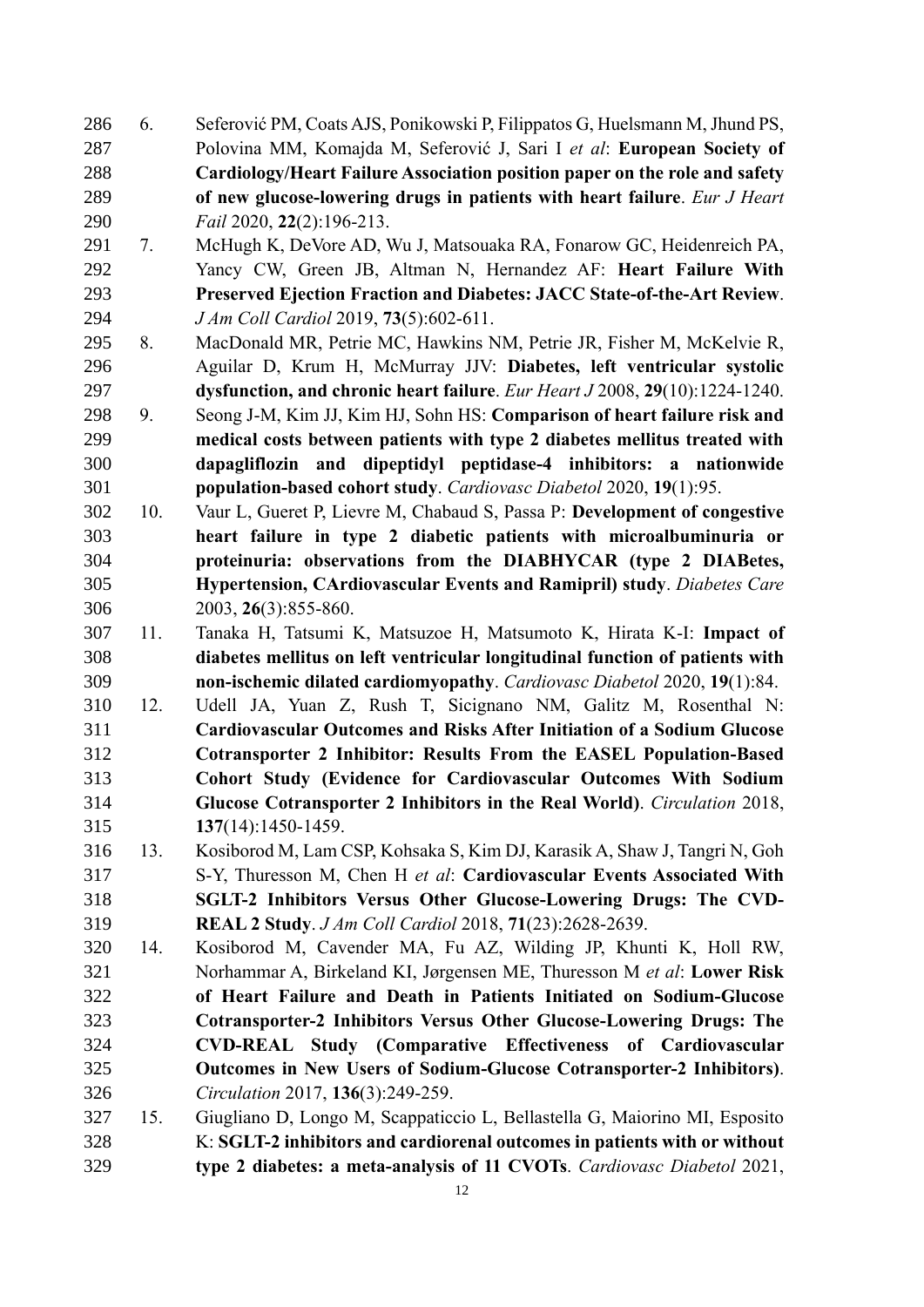- **20**(1):236.
- 16. Real J, Vlacho B, Ortega E, Vallés JA, Mata-Cases M, Castelblanco E, Wittbrodt ET, Fenici P, Kosiborod M, Mauricio D *et al*: **Cardiovascular and mortality benefits of sodium-glucose co-transporter-2 inhibitors in patients with type 2 diabetes mellitus: CVD-Real Catalonia**. *Cardiovasc Diabetol* 2021, **20**(1):139.
- 17. Thomsen RW, Knudsen JS, Kahlert J, Baggesen LM, Lajer M, Holmgaard PH, Vedin O, Ustyugova A, Sørensen HT: **Cardiovascular Events, Acute Hospitalizations, and Mortality in Patients With Type 2 Diabetes Mellitus Who Initiate Empagliflozin Versus Liraglutide: A Comparative Effectiveness Study**. *Journal of the American Heart Association* 2021, **10**(11):e019356.
- 18. Pasternak B, Ueda P, Eliasson B, Svensson A-M, Franzén S, Gudbjörnsdottir S, Hveem K, Jonasson C, Wintzell V, Melbye M *et al*: **Use of sodium glucose cotransporter 2 inhibitors and risk of major cardiovascular events and heart failure: Scandinavian register based cohort study**. *BMJ* 2019, **366**:l4772.
- 19. Schork A, Saynisch J, Vosseler A, Jaghutriz BA, Heyne N, Peter A, Häring H- U, Stefan N, Fritsche A, Artunc F: **Effect of SGLT2 inhibitors on body composition, fluid status and renin-angiotensin-aldosterone system in type 2 diabetes: a prospective study using bioimpedance spectroscopy**. *Cardiovasc Diabetol* 2019, **18**(1):46.
- 20. Liang B, Zhao Y-X, Gu N: **Empagliflozin improves cardiac function in heart failure with reduced ejection fraction independent of loading conditions**. *Cardiovasc Diabetol* 2020, **19**(1):29.
- 21. Heidenreich PA, Bozkurt B, Aguilar D, Allen LA, Byun JJ, Colvin MM, Deswal A, Drazner MH, Dunlay SM, Evers LR *et al*: **2022 AHA/ACC/HFSA Guideline for the Management of Heart Failure: A Report of the American College of Cardiology/American Heart Association Joint Committee on Clinical Practice Guidelines**. *J Am Coll Cardiol* 2022.
- 22. Odutayo A, da Costa BR, Pereira TV, Garg V, Iskander S, Roble F, Lalji R, Hincapié CA, Akingbade A, Rodrigues M *et al*: **Sodium-Glucose Cotransporter 2 Inhibitors, All-Cause Mortality, and Cardiovascular Outcomes in Adults with Type 2 Diabetes: A Bayesian Meta-Analysis and Meta-Regression**. *Journal of the American Heart Association* 2021, **10**(18):e019918.
- 23. Zinman B, Inzucchi SE, Lachin JM, Wanner C, Ferrari R, Fitchett D, Bluhmki E, Hantel S, Kempthorne-Rawson J, Newman J *et al*: **Rationale, design, and baseline characteristics of a randomized, placebo-controlled cardiovascular outcome trial of empagliflozin (EMPA-REG OUTCOME™)**. *Cardiovasc Diabetol* 2014, **13**:102.
- 24. Zinman B, Wanner C, Lachin JM, Fitchett D, Bluhmki E, Hantel S, Mattheus M, Devins T, Johansen OE, Woerle HJ *et al*: **Empagliflozin, Cardiovascular Outcomes, and Mortality in Type 2 Diabetes**. *The New England journal of*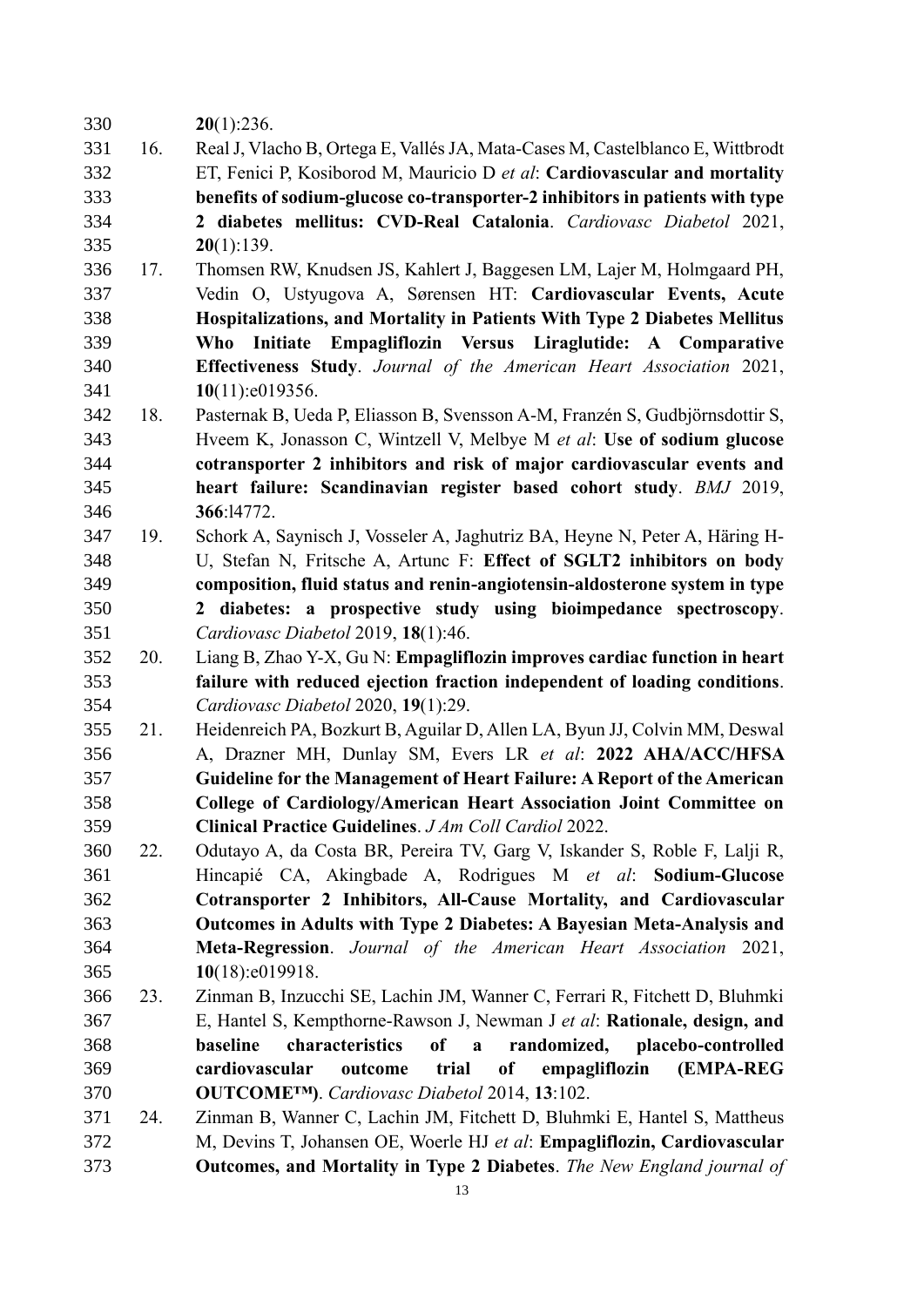*medicine* 2015, **373**(22):2117-2128.

- 25. Fitchett D, Inzucchi SE, Zinman B, Wanner C, Schumacher M, Schmoor C, Ohneberg K, Ofstad AP, Salsali A, George JT *et al*: **Mediators of the improvement in heart failure outcomes with empagliflozin in the EMPA-REG OUTCOME trial**. *ESC Heart Fail* 2021, **8**(6):4517-4527.
- 26. Patorno E, Pawar A, Franklin JM, Najafzadeh M, Déruaz-Luyet A, Brodovicz KG, Sambevski S, Bessette LG, Santiago Ortiz AJ, Kulldorff M *et al*: **Empagliflozin and the Risk of Heart Failure Hospitalization in Routine Clinical Care**. *Circulation* 2019, **139**(25):2822-2830.
- 27. Green JB, Bethel MA, Armstrong PW, Buse JB, Engel SS, Garg J, Josse R, Kaufman KD, Koglin J, Korn S *et al*: **Effect of Sitagliptin on Cardiovascular Outcomes in Type 2 Diabetes**. *The New England journal of medicine* 2015, **373**(3):232-242.
- 28. Santos-Gallego CG, Garcia-Ropero A, Mancini D, Pinney SP, Contreras JP, Fergus I, Abascal V, Moreno P, Atallah-Lajam F, Tamler R *et al*: **Rationale and Design of the EMPA-TROPISM Trial (ATRU-4): Are the "Cardiac Benefits" of Empagliflozin Independent of its Hypoglycemic Activity?** *Cardiovasc Drugs Ther* 2019, **33**(1):87-95.
- 29. Santos-Gallego CG, Vargas-Delgado AP, Requena-Ibanez JA, Garcia-Ropero A, Mancini D, Pinney S, Macaluso F, Sartori S, Roque M, Sabatel-Perez F *et al*: **Randomized Trial of Empagliflozin in Nondiabetic Patients With Heart Failure and Reduced Ejection Fraction**. *J Am Coll Cardiol* 2021, **77**(3):243-255.
- 30. Requena-Ibáñez JA, Santos-Gallego CG, Rodriguez-Cordero A, Vargas- Delgado AP, Mancini D, Sartori S, Atallah-Lajam F, Giannarelli C, Macaluso F, Lala A *et al*: **Mechanistic Insights of Empagliflozin in Nondiabetic Patients With HFrEF: From the EMPA-TROPISM Study**. *JACC Heart Fail* 2021, **9**(8):578-589.
- 31. Lee MMY, Brooksbank KJM, Wetherall K, Mangion K, Roditi G, Campbell RT, Berry C, Chong V, Coyle L, Docherty KF *et al*: **Effect of Empagliflozin on Left Ventricular Volumes in Patients With Type 2 Diabetes, or Prediabetes, and Heart Failure With Reduced Ejection Fraction (SUGAR-DM-HF)**. *Circulation* 2021, **143**(6):516-525.
- 32. Omar M, Jensen J, Ali M, Frederiksen PH, Kistorp C, Videbæk L, Poulsen MK, Tuxen CD, Möller S, Gustafsson F *et al*: **Associations of Empagliflozin With Left Ventricular Volumes, Mass, and Function in Patients With Heart Failure and Reduced Ejection Fraction: A Substudy of the Empire HF Randomized Clinical Trial**. *JAMA Cardiol* 2021, **6**(7):836-840.
- 33. Packer M, Butler J, Filippatos GS, Jamal W, Salsali A, Schnee J, Kimura K, Zeller C, George J, Brueckmann M *et al*: **Evaluation of the effect of sodium- glucose co-transporter 2 inhibition with empagliflozin on morbidity and mortality of patients with chronic heart failure and a reduced ejection fraction: rationale for and design of the EMPEROR-Reduced trial**. *Eur J Heart Fail* 2019, **21**(10):1270-1278.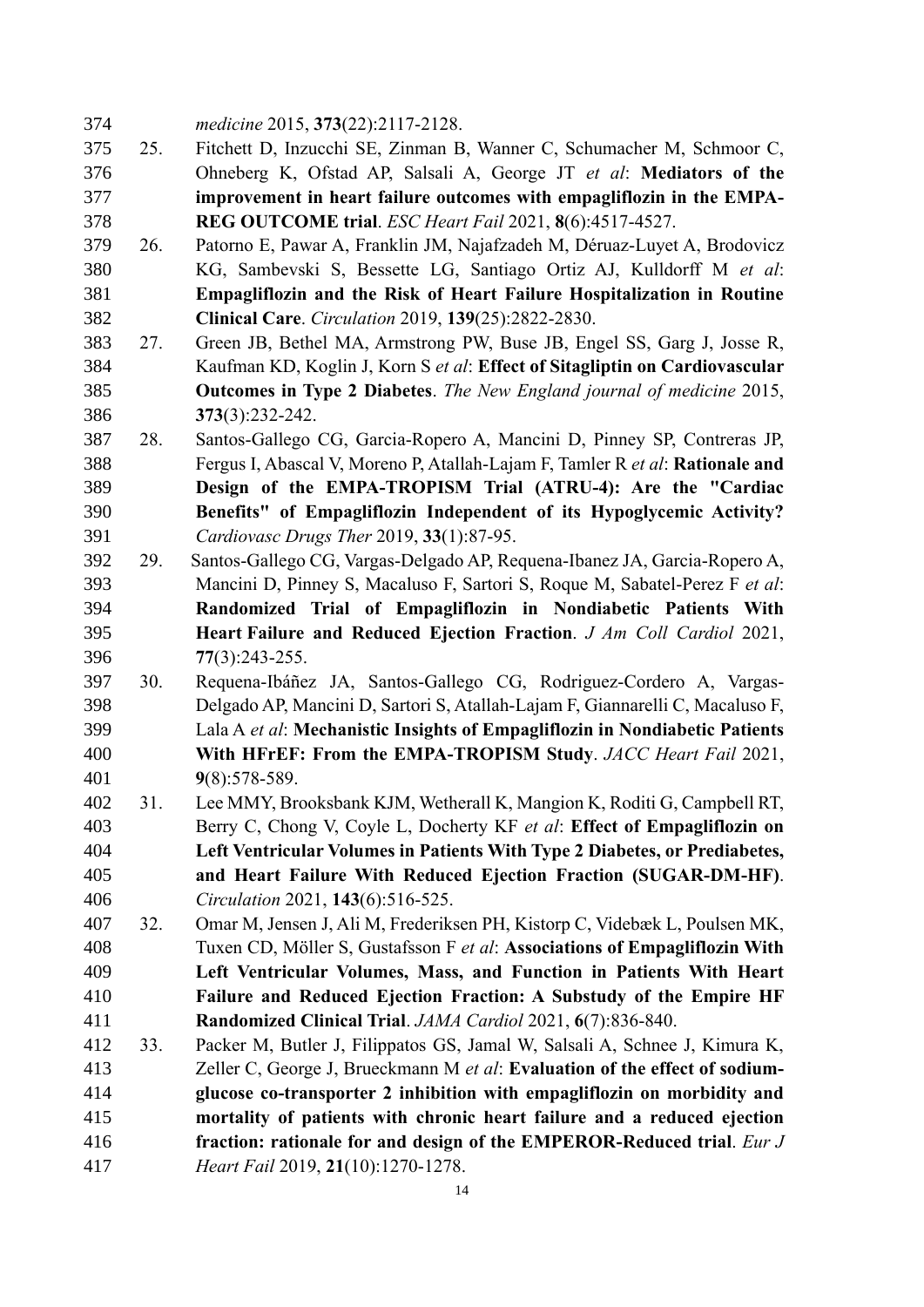- 34. Packer M, Anker SD, Butler J, Filippatos G, Pocock SJ, Carson P, Januzzi J, Verma S, Tsutsui H, Brueckmann M *et al*: **Cardiovascular and Renal Outcomes with Empagliflozin in Heart Failure**. *The New England journal of medicine* 2020, **383**(15):1413-1424.
- 35. Anker SD, Butler J, Filippatos G, Ferreira JP, Bocchi E, Böhm M, Brunner-La Rocca H-P, Choi D-J, Chopra V, Chuquiure-Valenzuela E *et al*: **Empagliflozin in Heart Failure with a Preserved Ejection Fraction**. *The New England journal of medicine* 2021, **385**(16):1451-1461.
- 36. Liang B, Gu N: **Sodium‑glucose co-transporter‑2 inhibitors in the treatment of diabetes with heart failure**. *Cardiovasc Diabetol* 2022, **21**(1):84.
- 37. Tsao CW, Aday AW, Almarzooq ZI, Alonso A, Beaton AZ, Bittencourt MS, Boehme AK, Buxton AE, Carson AP, Commodore-Mensah Y *et al*: **Heart Disease and Stroke Statistics—2022 Update: A Report From the American Heart Association**. *Circulation* 2022, **145**(8):e153-e639.
- 38. Tisminetzky M, Gurwitz JH, Fan D, Reynolds K, Smith DH, Magid DJ, Sung SH, Murphy TE, Goldberg RJ, Go AS: **Multimorbidity Burden and Adverse Outcomes in a Community-Based Cohort of Adults with Heart Failure**. *J Am Geriatr Soc* 2018, **66**(12):2305-2313.
- 39. Hias J, Hellemans L, Walgraeve K, Tournoy J, Van der Linden L: **SGLT2 Inhibitors in Older Adults with Heart Failure with Preserved Ejection Fraction**. *Drugs Aging* 2022, **39**(3):185-190.
- 40. Mone P, Lombardi A, Gambardella J, Pansini A, Macina G, Morgante M, Frullone S, Santulli G: **Empagliflozin Improves Cognitive Impairment in Frail Older Adults With Type 2 Diabetes and Heart Failure With Preserved Ejection Fraction**. *Diabetes Care* 2022, **45**(5):1247-1251.
- 41. Butler J, Filippatos G, Jamal Siddiqi T, Brueckmann M, Böhm M, Chopra VK, Pedro Ferreira J, Januzzi JL, Kaul S, Piña IL *et al*: **Empagliflozin, Health Status, and Quality of Life in Patients With Heart Failure and Preserved Ejection Fraction: The EMPEROR-Preserved Trial**. *Circulation* 2022, **145**(3):184-193.
- 42. Packer M, Butler J, Zannad F, Filippatos G, Ferreira JP, Pocock SJ, Carson P, Anand I, Doehner W, Haass M *et al*: **Effect of Empagliflozin on Worsening Heart Failure Events in Patients With Heart Failure and Preserved Ejection Fraction: EMPEROR-Preserved Trial**. *Circulation* 2021, **144**(16):1284-1294.
- 43. Butler J, Siddiqi TJ, Filippatos G, Ferreira JP, Pocock SJ, Zannad F, Anker SD: **Early benefit with empagliflozin in heart failure with preserved ejection fraction: insights from the EMPEROR-Preserved trial**. *Eur J Heart Fail*  2022, **24**(2):245-248.
- 44. Verma S, Leiter LA, Zinman B, Sharma A, Mattheus M, Fitchett D, George J, Ofstad AP, Kosiborod MN, Wanner C *et al*: **Time to cardiovascular benefits of empagliflozin: a post hoc observation from the EMPA-REG OUTCOME trial**. *ESC Heart Fail* 2021, **8**(4):2603-2607.
- 45. Kokhan E, Kiyakbaev G, Medovchshikov V: **Sodium–glucose co-transporter**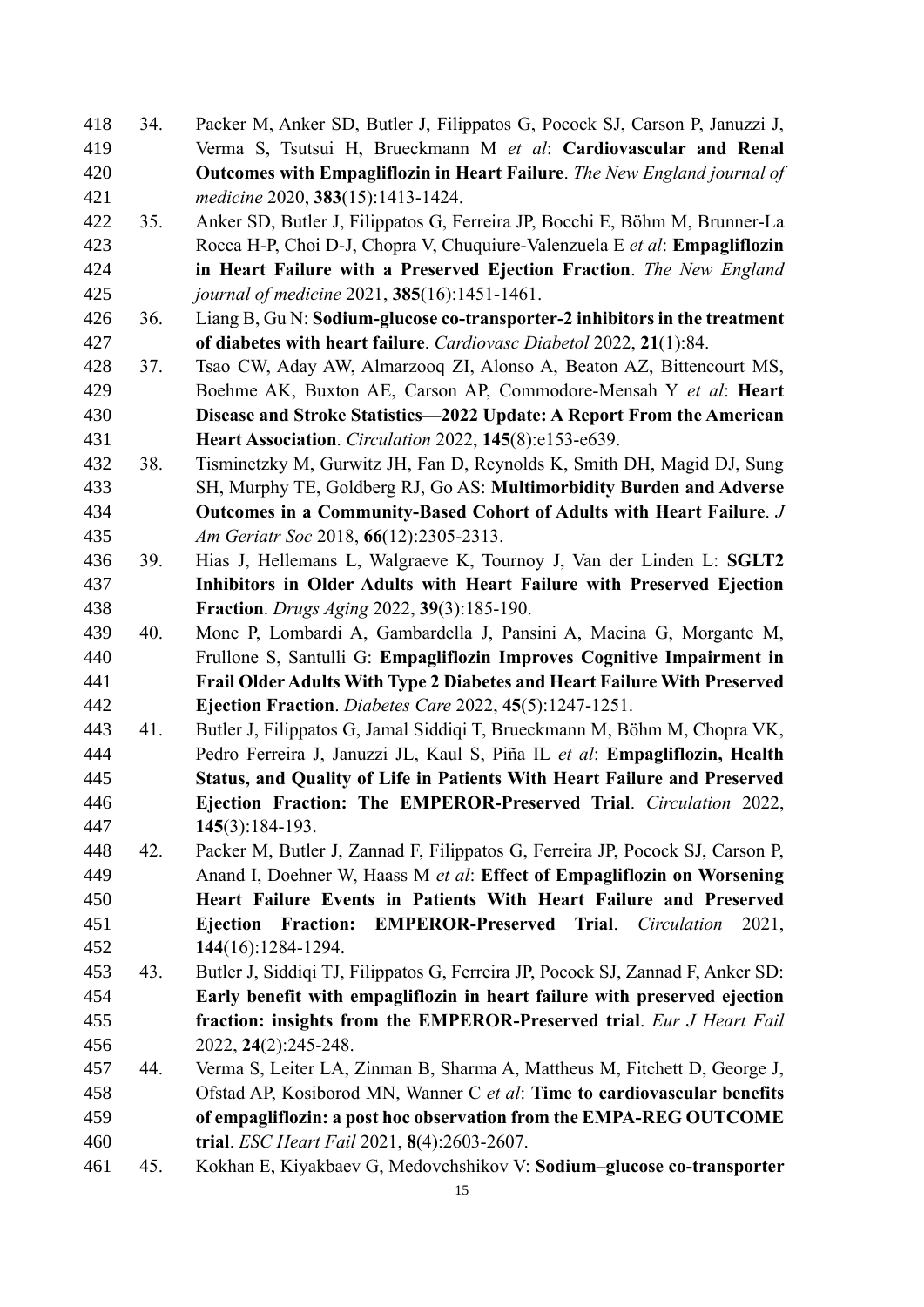- **2 inhibitors: drugs with multiple effects, but which one is relevant to heart failure with preserved ejection fraction? Letter regarding the article 'Early benefit with empagliflozin in heart failure with preserved ejection fraction: insights from the EMPEROR-Preserved trial'**. *Eur J Heart Fail* 2022, **n/a**(n/a).
- 46. Mordi NA, Mordi IR, Singh JS, McCrimmon RJ, Struthers AD, Lang CC: **Renal and Cardiovascular Effects of SGLT2 Inhibition in Combination with Loop Diuretics in Patients with Type 2 Diabetes and Chronic Heart Failure: The RECEDE-CHF Trial**. *Circulation* 2020, **142**(18):1713-1724.
- 47. Tanaka A, Shimabukuro M, Teragawa H, Okada Y, Takamura T, Taguchi I, Toyoda S, Tomiyama H, Ueda S, Higashi Y *et al*: **Reduction of estimated fluid volumes following initiation of empagliflozin in patients with type 2 diabetes and cardiovascular disease: a secondary analysis of the placebo- controlled, randomized EMBLEM trial**. *Cardiovasc Diabetol* 2021, **20**(1):105.
- 48. Butler J, Packer M, Filippatos G, Ferreira JP, Zeller C, Schnee J, Brueckmann M, Pocock SJ, Zannad F, Anker SD: **Effect of empagliflozin in patients with heart failure across the spectrum of left ventricular ejection fraction**. *Eur Heart J* 2022, **43**(5):416-426.
- 49. Wehner GJ, Jing L, Haggerty CM, Suever JD, Leader JB, Hartzel DN, Kirchner HL, Manus JNA, James N, Ayar Z *et al*: **Routinely reported ejection fraction and mortality in clinical practice: where does the nadir of risk lie?** *Eur Heart J* 2020, **41**(12):1249-1257.
- 50. Liang B, Gu N: **Liraglutide in the treatment of heart failure: insight from FIGHT and LIVE**. *Cardiovasc Diabetol* 2020, **19**(1):106.
- 51. Lee CH, Kan AKC, Lui DTW, Fong CHY, Chan DSH, Yuen MMA, Chow WS, Woo YC, Xu A, Lam KSL: **Prospective association of serum adipocyte fatty acid-binding protein with heart failure hospitalization in diabetes**. *ESC Heart Fail* 2021, **8**(5):3964-3974.
- 52. Cherney DZI, Zinman B, Inzucchi SE, Koitka-Weber A, Mattheus M, von Eynatten M, Wanner C: **Effects of empagliflozin on the urinary albumin-to- creatinine ratio in patients with type 2 diabetes and established cardiovascular disease: an exploratory analysis from the EMPA-REG OUTCOME randomised, placebo-controlled trial**. *The lancet Diabetes & endocrinology* 2017, **5**(8):610-621.
- 53. Tanaka A, Shimabukuro M, Okada Y, Taguchi I, Yamaoka-Tojo M, Tomiyama H, Teragawa H, Sugiyama S, Yoshida H, Sato Y *et al*: **Rationale and design of a multicenter placebo-controlled double-blind randomized trial to evaluate the effect of empagliflozin on endothelial function: the EMBLEM trial**. *Cardiovasc Diabetol* 2017, **16**(1):48.
- 54. Tanaka A, Shimabukuro M, Machii N, Teragawa H, Okada Y, Shima KR, Takamura T, Taguchi I, Hisauchi I, Toyoda S *et al*: **Effect of Empagliflozin on Endothelial Function in Patients With Type 2 Diabetes and Cardiovascular Disease: Results from the Multicenter, Randomized, Placebo-Controlled,**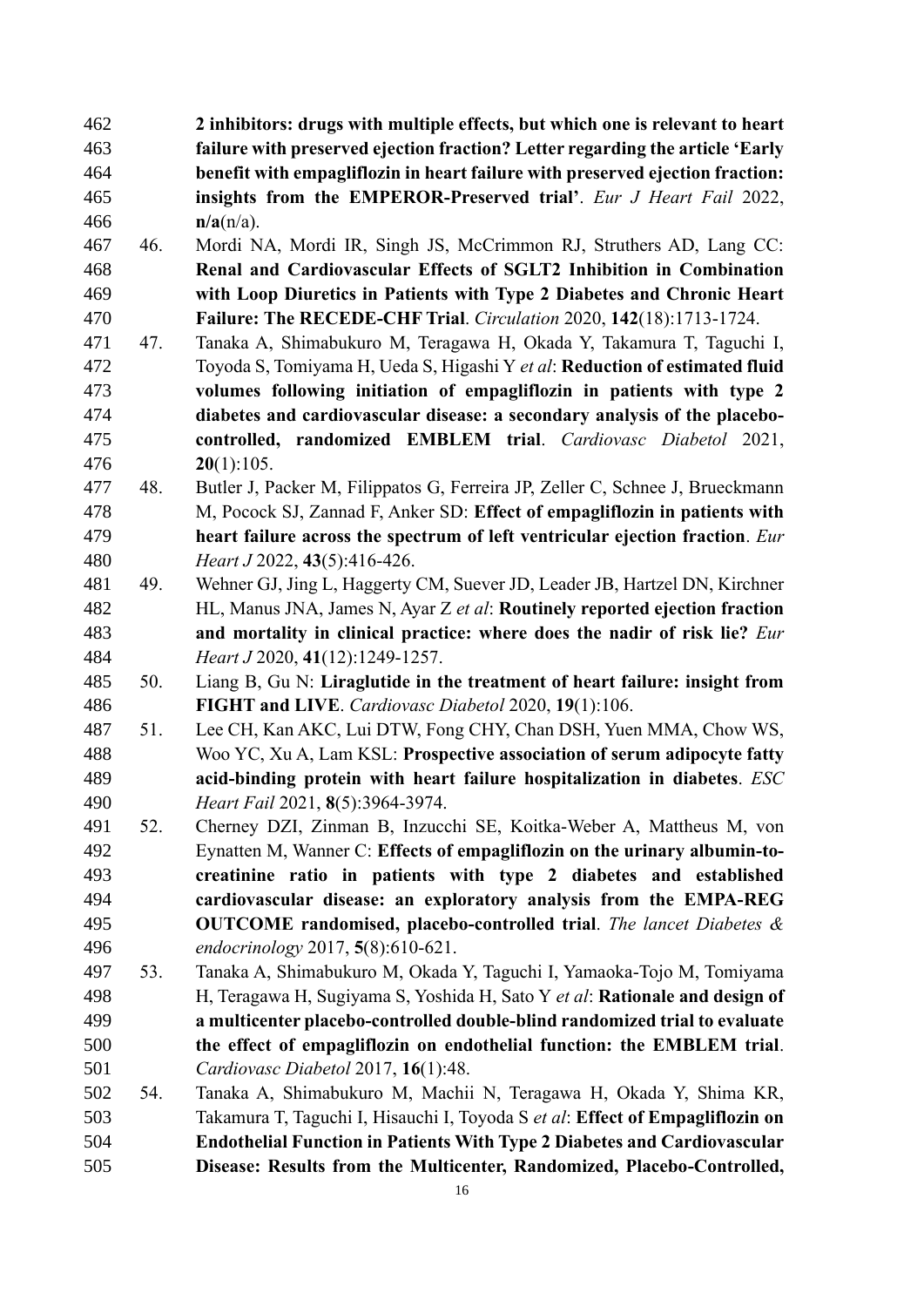| 506 |     | Double-Blind EMBLEM Trial. Diabetes Care 2019, 42(10):e159-e161.                            |
|-----|-----|---------------------------------------------------------------------------------------------|
| 507 | 55. | Omar M, Jensen J, Kistorp C, Højlund K, Videbæk L, Tuxen C, Larsen JH,                      |
| 508 |     | Andersen CF, Gustafsson F, Køber L et al: The effect of empagliflozin on                    |
| 509 |     | growth differentiation factor 15 in patients with heart failure: a                          |
| 510 |     | randomized controlled trial (Empire HF Biomarker). Cardiovasc Diabetol                      |
| 511 |     | 2022, 21(1):34.                                                                             |
| 512 | 56. | Jensen J, Omar M, Kistorp C, Poulsen MK, Tuxen C, Gustafsson I, Køber L,                    |
| 513 |     | Gustafsson F, Faber J, Fosbøl EL et al: Twelve weeks of treatment with                      |
| 514 |     | empagliflozin in patients with heart failure and reduced ejection fraction:                 |
| 515 |     | A double-blinded, randomized, and placebo-controlled trial. Am Heart J                      |
| 516 |     | 2020, 228:47-56.                                                                            |
| 517 | 57. | Tripolt NJ, Kolesnik E, Pferschy PN, Verheyen N, Ablasser K, Sailer S, Alber                |
| 518 |     | H, Berger R, Kaulfersch C, Leitner K et al: Impact of EMpagliflozin on                      |
| 519 |     | cardiac function and biomarkers of heart failure in patients with acute                     |
| 520 |     | MYocardial infarction-The EMMY trial. Am Heart J 2020, 221:39-47.                           |
| 521 | 58. | Varzideh F, Kansakar U, Santulli G: SGLT2 inhibitors in cardiovascular                      |
| 522 |     | medicine. Eur Heart J Cardiovasc Pharmacother 2021, 7(4):e67-e68.                           |
| 523 | 59. | Jürgens M, Schou M, Hasbak P, Kjær A, Wolsk E, Zerahn B, Wiberg M, Brandt-                  |
| 524 |     | Jacobsen NH, Gæde P, Rossing P et al: Effects of Empagliflozin on                           |
| 525 |     | Myocardial Flow Reserve in Patients With Type 2 Diabetes Mellitus: The                      |
| 526 |     | <b>SIMPLE Trial.</b> Journal of the American Heart Association 2021,                        |
| 527 |     | 10(15):e020418.                                                                             |
| 528 | 60. | Baartscheer A, Schumacher CA, Wüst RCI, Fiolet JWT, Stienen GJM, Coronel                    |
| 529 |     | R, Zuurbier CJ: Empagliflozin decreases myocardial cytoplasmic Na                           |
| 530 |     | through inhibition of the cardiac Na/H exchanger in rats and rabbits.                       |
| 531 |     | Diabetologia 2017, 60(3):568-573.                                                           |
| 532 | 61. | McGarrah RW, Crown SB, Zhang G-F, Shah SH, Newgard<br>CB:                                   |
| 533 |     | Cardiovascular Metabolomics. Circ Res 2018, 122(9):1238-1258.                               |
| 534 | 62. | Garcia-Ropero A, Santos-Gallego CG, Zafar MU, Badimon JJ: Metabolism of                     |
| 535 |     | the failing heart and the impact of SGLT2 inhibitors. Expert Opin Drug                      |
| 536 |     | Metab Toxicol 2019, 15(4):275-285.                                                          |
| 537 | 63. | Santos-Gallego CG, Requena-Ibanez JA, San Antonio R, Ishikawa K, Watanabe                   |
| 538 |     | S, Picatoste B, Flores E, Garcia-Ropero A, Sanz J, Hajjar RJ et al:                         |
| 539 |     | Empagliflozin Ameliorates Adverse Left Ventricular Remodeling in                            |
| 540 |     | Nondiabetic Heart Failure by Enhancing Myocardial Energetics. J Am Coll                     |
| 541 |     | Cardiol 2019, 73(15):1931-1944.                                                             |
| 542 | 64. | Santos-Gallego CG, Requena-Ibanez JA, San Antonio R, Garcia-Ropero A,                       |
| 543 |     | Ishikawa K, Watanabe S, Picatoste B, Vargas-Delgado AP, Flores-Umanzor EJ,                  |
| 544 |     | Sanz J et al: Empagliflozin Ameliorates Diastolic Dysfunction and Left                      |
| 545 |     | <b>Fibrosis/Stiffness</b><br>Nondiabetic<br>Ventricular<br>in<br><b>Heart Failure:</b><br>A |
| 546 |     | Multimodality Study. JACC Cardiovascular imaging 2021, 14(2):393-407.                       |
| 547 | 65. | Thirunavukarasu S, Jex N, Chowdhary A, Hassan IU, Straw S, Craven TP,                       |
| 548 |     | Gorecka M, Broadbent D, Swoboda P, Witte KK et al: Empagliflozin                            |
| 549 |     | Treatment Is Associated With Improvements in Cardiac Energetics and                         |
|     |     |                                                                                             |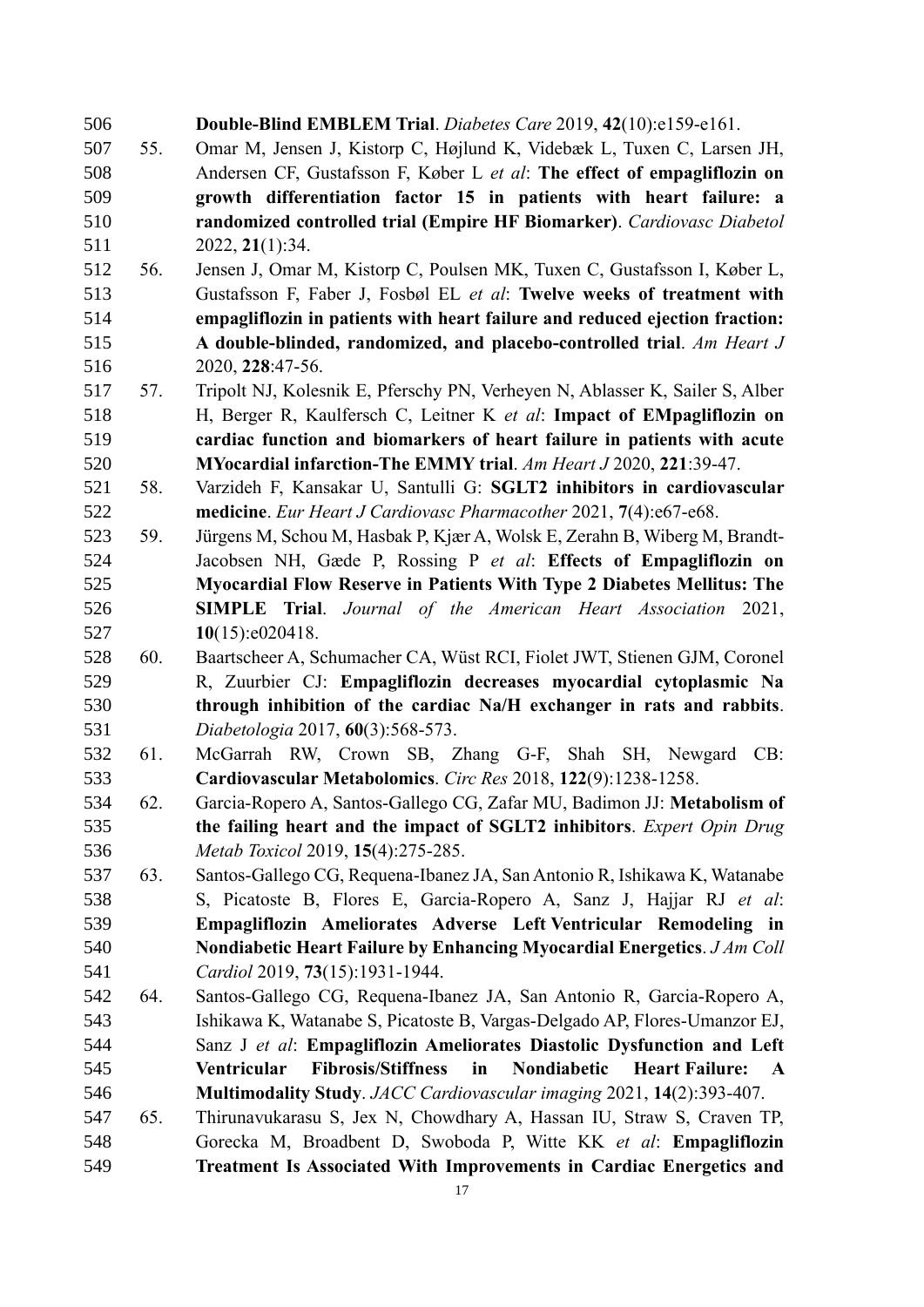| 550 |     | <b>Function and Reductions in Myocardial Cellular Volume in Patients With</b> |
|-----|-----|-------------------------------------------------------------------------------|
| 551 |     | Type 2 Diabetes. Diabetes 2021, 70(12):2810-2822.                             |
| 552 | 66. | Shimizu W, Kubota Y, Hoshika Y, Mozawa K, Tara S, Tokita Y, Yodogawa K,       |
| 553 |     | Iwasaki Y-K, Yamamoto T, Takano H et al: Effects of empagliflozin versus      |
| 554 |     | placebo on cardiac sympathetic activity in acute myocardial infarction        |
| 555 |     | patients with type 2 diabetes mellitus: the EMBODY trial. Cardiovasc          |
| 556 |     | Diabetol 2020, 19(1):148.                                                     |
| 557 | 67. | Griffin M, Rao VS, Ivey-Miranda J, Fleming J, Mahoney D, Maulion C, Suda      |
| 558 |     | N, Siwakoti K, Ahmad T, Jacoby D et al: Empagliflozin in Heart Failure:       |
| 559 |     | Diuretic and Cardiorenal Effects. Circulation 2020, 142(11):1028-1039.        |
| 560 | 68. | Nassif ME, Qintar M, Windsor SL, Jermyn R, Shavelle DM, Tang F, Lamba S,      |
| 561 |     | Bhatt K, Brush J, Civitello A et al: Empagliflozin Effects on Pulmonary       |
| 562 |     | Artery Pressure in Patients With Heart Failure: Results From the              |
| 563 |     | <b>EMBRACE-HF Trial.</b> Circulation 2021, 143(17):1673-1686.                 |
| 564 | 69. | Tromp J, Ponikowski P, Salsali A, Angermann CE, Biegus J, Blatchford J,       |
| 565 |     | Collins SP, Ferreira JP, Grauer C, Kosiborod M et al: Sodium-glucose co-      |
| 566 |     | transporter 2 inhibition in patients hospitalized for acute decompensated     |
| 567 |     | heart failure: rationale for and design of the EMPULSE trial. Eur J Heart     |
| 568 |     | Fail 2021, 23(5):826-834.                                                     |
| 569 | 70. | Kim SR, Lee S-G, Kim SH, Kim JH, Choi E, Cho W, Rim JH, Hwang I, Lee CJ,      |
| 570 |     | Lee M et al: SGLT2 inhibition modulates NLRP3 inflammasome activity           |
| 571 |     | via ketones and insulin in diabetes with cardiovascular disease. Nat          |
| 572 |     | Commun 2020, 11(1):2127.                                                      |
| 573 | 71. | Xu L, Nagata N, Nagashimada M, Zhuge F, Ni Y, Chen G, Mayoux E, Kaneko        |
| 574 |     | S, Ota T: SGLT2 Inhibition by Empagliflozin Promotes Fat Utilization and      |
| 575 |     | Browning and Attenuates Inflammation and Insulin Resistance by                |
| 576 |     | Polarizing M2 Macrophages in Diet-induced Obese Mice. EBioMedicine            |
| 577 |     | 2017, 20:137-149.                                                             |
| 578 | 72. | Daud E, Ertracht O, Bandel N, Moady G, Shehadeh M, Reuveni T, Atar S: The     |
| 579 |     | impact of empagliflozin on cardiac physiology and fibrosis early after        |
| 580 |     | myocardial infarction in non-diabetic rats. Cardiovasc Diabetol 2021,         |
| 581 |     | 20(1):132.                                                                    |
| 582 | 73. | Xu J, Hirai T, Koya D, Kitada M: Effects of SGLT2 Inhibitors on               |
| 583 |     | Atherosclerosis: Lessons from Cardiovascular Clinical Outcomes in Type        |
| 584 |     | 2 Diabetic Patients and Basic Researches. Journal of clinical medicine 2021,  |
| 585 |     | 11(1):137.                                                                    |
| 586 | 74. | Sardu C, Massetti M, Testa N, Martino LD, Castellano G, Turriziani F, Sasso   |
| 587 |     | FC, Torella M, De Feo M, Santulli G et al: Effects of Sodium-Glucose          |
| 588 |     | Transporter 2 Inhibitors (SGLT2-I) in Patients With Ischemic Heart            |
| 589 |     | Disease (IHD) Treated by Coronary Artery Bypass Grafting via MiECC:           |
| 590 |     | Inflammatory Burden, and Clinical Outcomes at 5 Years of Follow-Up.           |
| 591 |     | Front Pharmacol 2021, 12:777083.                                              |
| 592 | 75. | Mozawa K, Kubota Y, Hoshika Y, Tara S, Tokita Y, Yodogawa K, Iwasaki Y-K,     |
| 593 |     | Yamamoto T, Takano H, Tsukada Y et al: Empagliflozin confers reno-            |
|     |     | 18                                                                            |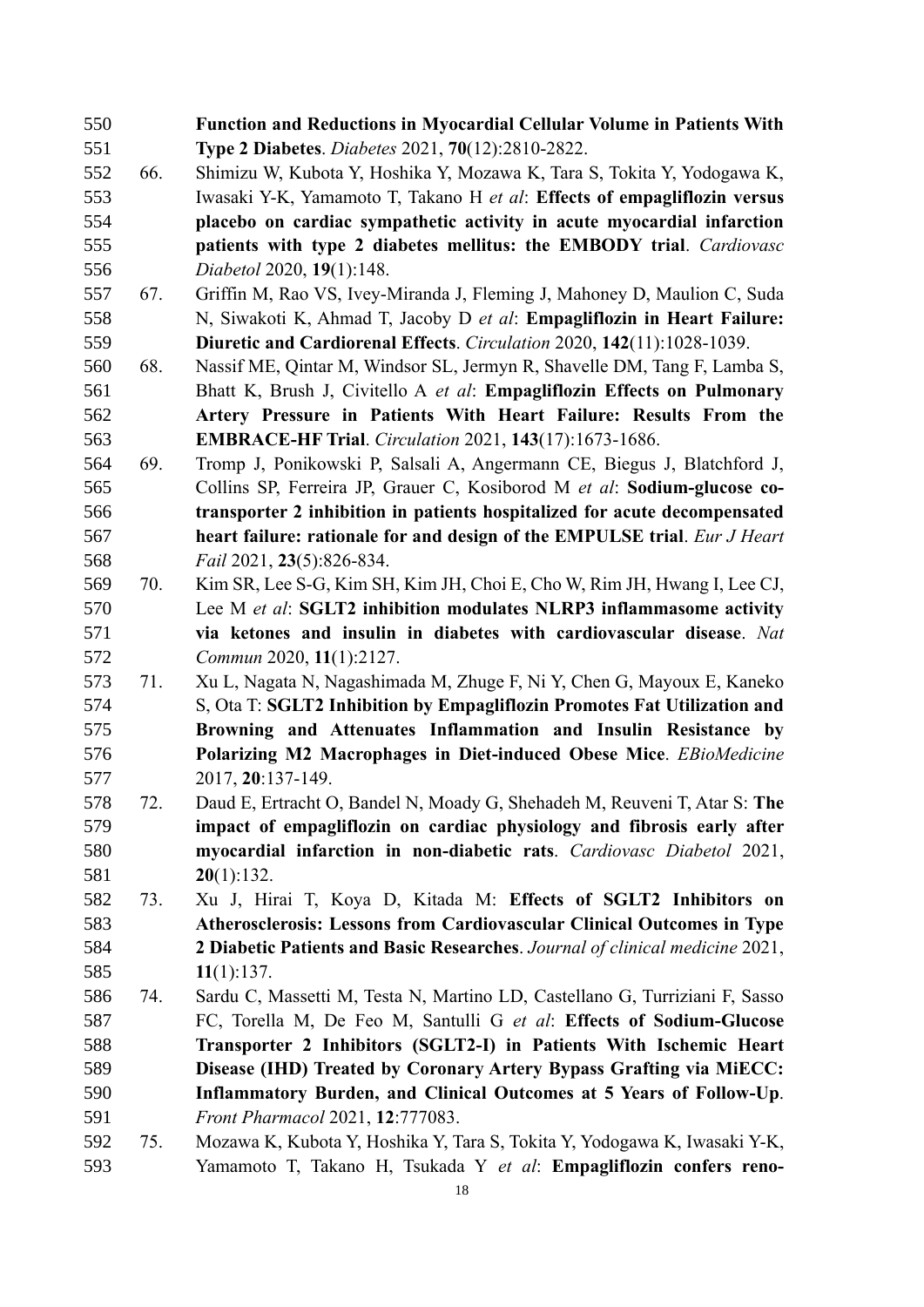- **protection in acute myocardial infarction and type 2 diabetes mellitus**. *ESC Heart Fail* 2021, **8**(5):4161-4173. 76. Wanner C, Inzucchi SE, Lachin JM, Fitchett D, von Eynatten M, Mattheus M, Johansen OE, Woerle HJ, Broedl UC, Zinman B: **Empagliflozin and Progression of Kidney Disease in Type 2 Diabetes**. *The New England journal of medicine* 2016, **375**(4):323-334. 77. Wanner C, Heerspink HJL, Zinman B, Inzucchi SE, Koitka-Weber A, Mattheus M, Hantel S, Woerle H-J, Broedl UC, von Eynatten M *et al*: **Empagliflozin and Kidney Function Decline in Patients with Type 2 Diabetes: A Slope Analysis from the EMPA-REG OUTCOME Trial**. *Journal of the American Society of Nephrology : JASN* 2018, **29**(11):2755-2769. 78. Herrington WG, Preiss D, Haynes R, von Eynatten M, Staplin N, Hauske SJ, George JT, Green JB, Landray MJ, Baigent C *et al*: **The potential for improving cardio-renal outcomes by sodium-glucose co-transporter-2 inhibition in people with chronic kidney disease: a rationale for the EMPA-**
- **KIDNEY study**. *Clin Kidney J* 2018, **11**(6):749-761.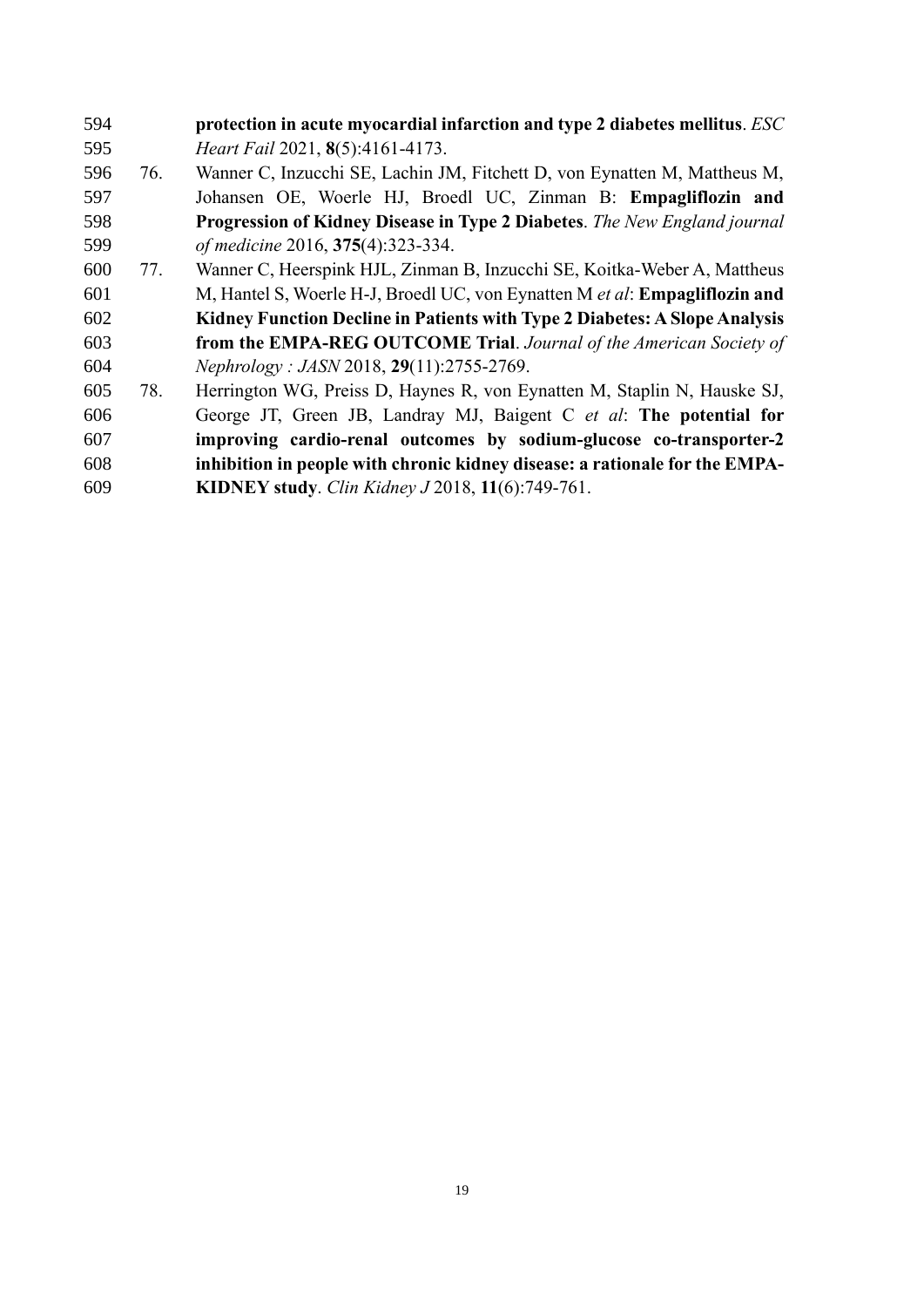|              | EMPA-REG OUTCOME ( $N =$        | EMPRISE ( $N = 32886$ )[26] | EMPA-TROPISM $(N = 84)[29]$                      | <b>EMPEROR-Reduced</b>    | <b>EMPEROR-Preserved</b><br>(N)<br>$=$ |
|--------------|---------------------------------|-----------------------------|--------------------------------------------------|---------------------------|----------------------------------------|
|              | 7020)[24]                       |                             |                                                  | $(N = 3730)[34]$          | 5750)[35]                              |
| Patients     | T2DM at high cardiovascular     | T <sub>2</sub> DM           | Nondiabetic HFrEF                                | HFrEF with or without     | HFpEF with and without T2DM            |
|              | risk                            |                             |                                                  | T <sub>2</sub> DM         |                                        |
| Intervention | Empagliflozin (10 or 25 mg      | Empagliflozin (10 or 25 mg  | Empagliflozin (10 mg once daily)                 | Empagliflozin (10 mg      | Empagliflozin (10 mg once daily)       |
|              | once daily)                     | once daily)                 |                                                  | once daily)               |                                        |
| Comparison   | Placebo                         | Sitagliptin                 | Placebo                                          | Placebo                   | Placebo                                |
| Outcomes     | from cardiovascular<br>Death    | HHF.                        | The primary endpoint was change in left          | composite<br>A<br>of      | The primary endpoint is the time-to-   |
|              | causes, nonfatal myocardial     |                             | ventricular end-diastolic and systolic volume    | cardiovascular death or   | first-event analysis of the combined   |
|              | infarction, or nonfatal stroke. |                             | assessed by cardiac magnetic resonance.          | HHF.                      | risk for cardiovascular death or       |
|              | The key secondary outcome       |                             | Secondary endpoints included changes in LV       |                           | HHF. The trial also evaluates the      |
|              | was a composite of the primary  |                             | left ventricular mass, left ventricular ejection |                           | effects of empagliflozin on renal      |
|              | outcome plus hospitalization    |                             | fraction, peak oxygen consumption in the         |                           | function, cardiovascular death, all-   |
|              | for unstable angina.            |                             | cardiopulmonary exercise test, 6-min walk        |                           | mortality and<br>recurrent<br>cause    |
|              |                                 |                             | test, and quality of life.                       |                           | hospitalization events.                |
| Design       | Randomized,<br>double-blind.    | First interim analysis      | Randomized, double-blind, parallel-group,        | International.            | multicenter,<br>International,         |
|              | placebo-controlled trial        |                             | placebo-controlled, trial                        | multicenter,              | randomized, double-blind, parallel-    |
|              |                                 |                             |                                                  | randomized,<br>double-    | group, placebo-controlled trial        |
|              |                                 |                             |                                                  | parallel-group,<br>blind, |                                        |
|              |                                 |                             |                                                  | placebo-controlled,       |                                        |
|              |                                 |                             |                                                  | event-driven trial        |                                        |
| Follow-up    | 3.1 years                       | 5.3 months                  | 6 months                                         | 16 months                 | 26.2 months                            |
| Conclusions  | Patients with T2DM at high      | Compared with sitagliptin,  | Empagliflozin administration to nondiabetic      | Empagliflozin<br>group    | Empagliflozin<br>reduced<br>the        |

# **Table 1. Summary of main trials**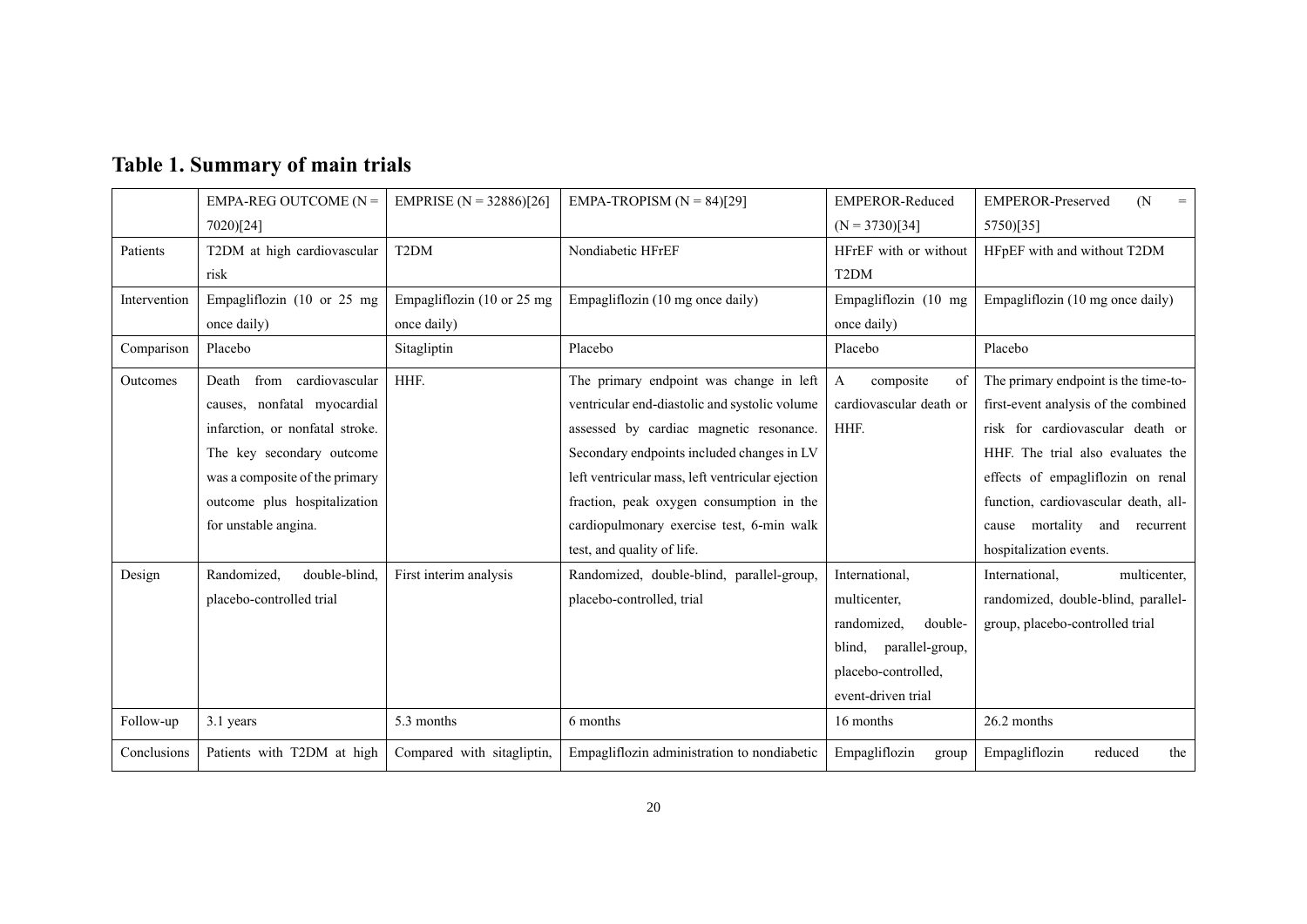| risk for cardiovascular events | empagliflozin           | was   HFrEF patients significantly improves left   had a lower risk of   combined risk of cardiovascular                                                            |       |  |
|--------------------------------|-------------------------|---------------------------------------------------------------------------------------------------------------------------------------------------------------------|-------|--|
| who received empagliflozin     |                         | associated with a decreased ventricular volumes, left ventricular mass, cardiovascular death or death or HHF in patients with                                       |       |  |
|                                |                         | had a lower rate of the primary risk of HHF among patients left ventricular systolic function, functional HHF regardless of the I HFpEF, regardless of the presence |       |  |
| cardiovascular  <br>composite  |                         | with T2DM with and capacity, and quality of life when compared presence or absence of or absence of diabetes.                                                       |       |  |
| outcome and of death from any  | without a history of    | with placebo.                                                                                                                                                       | T2DM. |  |
| cause.                         | cardiovascular disease. |                                                                                                                                                                     |       |  |